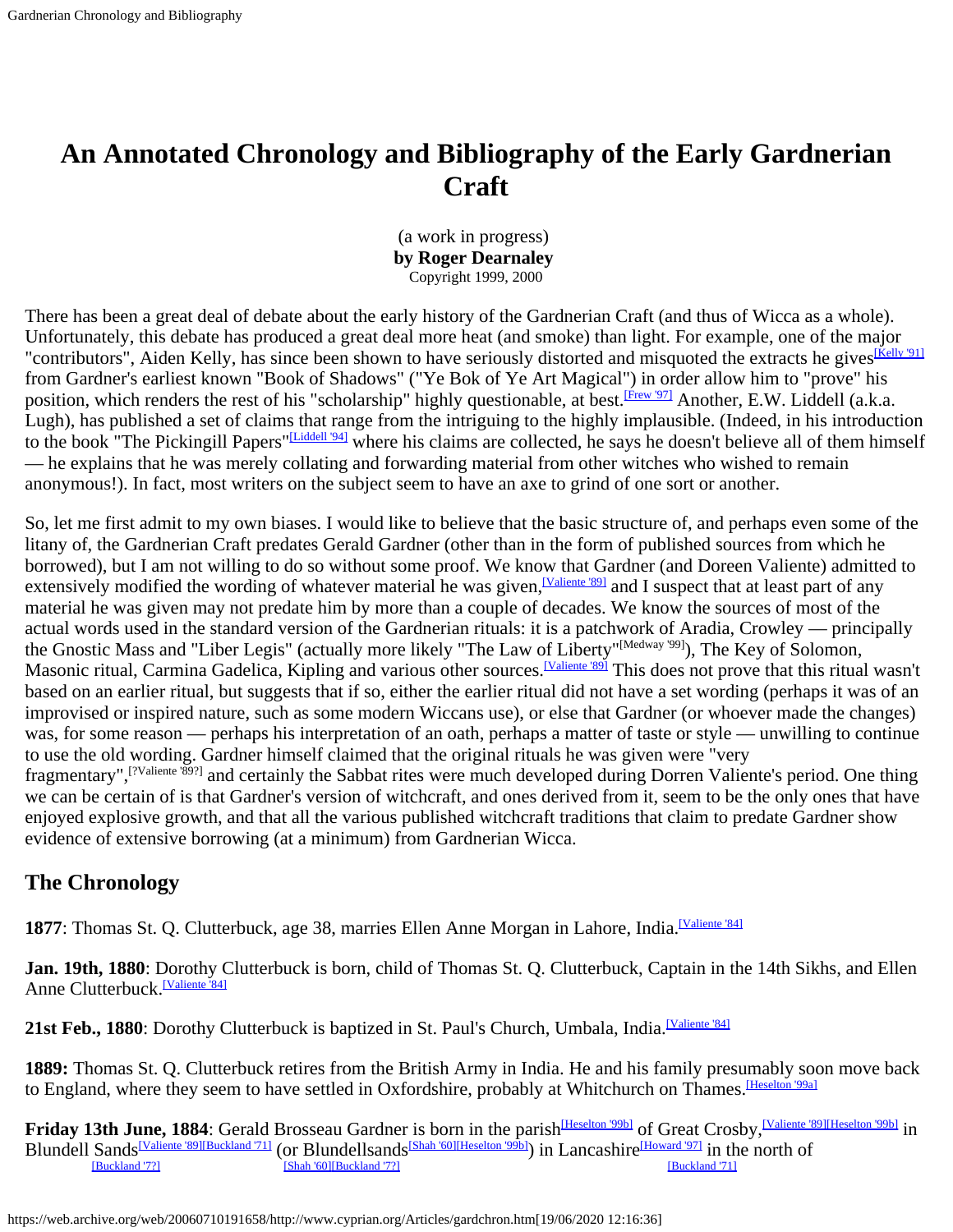Gardnerian Chronology and Bibliography

England, the third of four (or by one account one of five sons ) of William<sup>[Buckland '71[\]\[Heselton '99b\]](#page-12-1)</sub> Robert<sup>[Heselton '99b]</sup> Gardner, a timber merchant and Justice of the Peace. The family was</sup> originally from Scotland, but has run a timber buisness in Liverpool since 1748, and has a long-standing connection to the sea, including the Royal Navy, and the Customs Service. While upper-middle class and outwardly respectable, the family seems to have had some rather unconventional aspects, including in its history several cases of bigamy, possibly smuggling, and a couple of accusations of witchcraft, as well as an Admiral and an adventurer of the British Rhaj.<sup>[Shah '60]</sup>

**Winter 1888:** Gardner, aged four, travels abroad to Nice in the care (or lack thereof) of his irish nurse "Com" (Josephine McCombie). This is to be the first of many such journies to Nice, the Canary Islands, Accera on the Gold Coast, and (mostly) Madeira in Portugal, taking up much of Gardner's youth: he seems to have returned to England only in the summers, which were spent mostly at Blundellsands, with some visits to London and the Isle of Wight. As a result, he never went to school, and (since Com apparently neglected his education) had to teach himself to read and write, at about age seven (1893). About this time he also took up collecting edged weapons, a life-long interest of his, and soon after read "There is No Death", by Florence Marryat, a Spiritualist book, which convinced him both of the survival of the soul after death and of the non-existence of Hell.<sup>[Shah '60]</sup>

**1887:** "Kabbala Denudata. The Kabbalah unveiled" several books of the Zohar, translated (and edited) by S.L. "MacGregor" Mathers from the Latin translation of Knorr von Rosenroth is published.

**1889:** "The Key [of Solomon the King](https://web.archive.org/web/20060710191658/http://w3.one.net/~browe/classics.htm)", translated (and edited) by S.L. "MacGregor" Mathers is published in a limited edition of 500 copies.

**1899**: "Aradia: Gospel of the Witches" by Charles Godfrey Leland is published.

**1900:** Com moves to Ceylon to live with her husband, David Elkington, who she had married two years previously. Gardner goes with her, and starts work as a trainee planter on David's tea plantation. About this time, Aleister Crowley and Arnold Bennet were staying in a nearby bungalow.<sup>[\[Shah](#page-14-2) '60]</sup>

**1900**: The Order of the Golden Dawn begins to break up, with the revolt of the London temple agains Mathers' leadership. Over the next couple of decades, various splinter and daughter organisations sprout, florish for a while, and then fade.

**1902**: Gardner takes a job at the Nonpareil Estate tea plantation.<sup>[\[Shah](#page-14-2) '60]</sup>

**Between 1902 and 1905**: Gerald's parents visit him in Ceylon, accompanied by an American relative called Jenny Tompkins. Gerald's father buys some land to plant rubber trees on, and Gerald is appointed manager of the estate, though he also continued to work as a tea planter.<sup>[\[Shah](#page-14-2) '60]</sup>

**1904:** The Goetia (part of the [Lemegeton](https://web.archive.org/web/20060710191658/http://www.avesta.org/solomon/lemegeton.htm) or Lesser Key of Solomon) edited by S.L. "MacGregor" Mathers and Aleister Crowley is published by Aleister Crowley, under the title "The Book of the Goetia of Solomon the King. Translated into the English tongue by a dead hand ... The whole ... edited, verified, introduced and commented [or rather, written] by A. Crowley" (Crowley and Mathers had fallen out: the original translator, if the work was not in fact originally composed in English, was certainly long-dead, but the editing was at least as much Mathers as Crowley).

**1905:** Gardner returns to England on leave. While there, he joins the Legion of Frontiersmen, a kind of private militia; makes the acquaintance of the Surgensons, some somewhat bohemian relatives who had a mild interest in the supernatural (one occasionally saw faeries, another read palms); and discovers that his grandfather, Joseph Gardner, had had a second wife who was supposedly a witch, and had taken his grandfather to secret meetings in the hills.<sup>[\[Shah](#page-14-2) '60]</sup>

**Between 1905 and 1908**: Gardner takes up Freemasonry, joining the Sphinx Lodge, 113, I.C. in Colombo, Ceylon.<sup>[\[Shah](#page-14-2) '60]</sup> He reached at least third degree (Master Mason), possibly as far as the Royal Arch. A number of elements in Wicca resemble Freemasonry, including the phrases "So mote it be", "Merry meet, merry part, and merry meet again", "The Craft", the word "charge" for a expository speech, and some motifs and techniques used in the initiation rites, particularly the first degree rites.<sup>[Jones '99]</sup>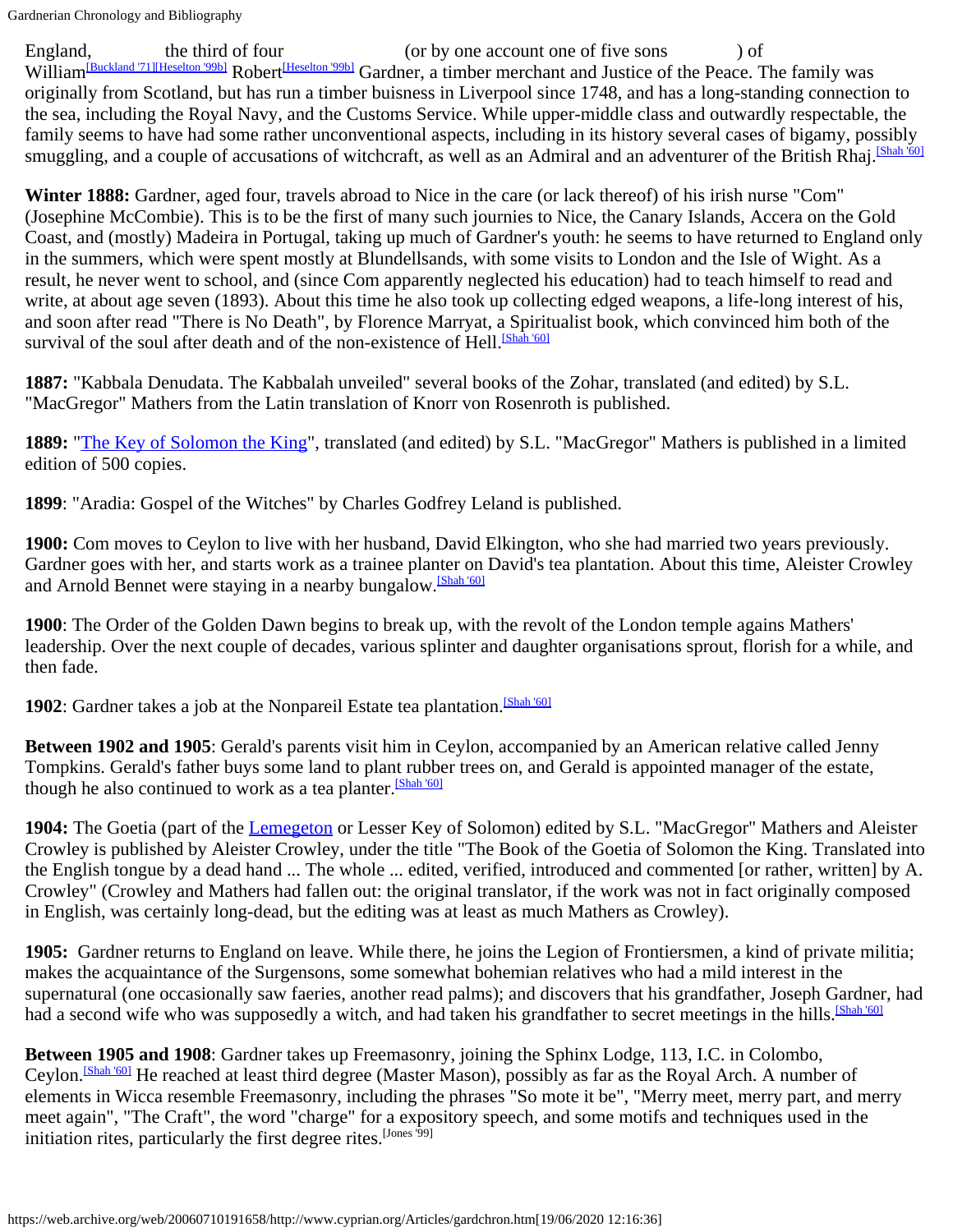**1906:** "Puck [of Pook's Hill](https://web.archive.org/web/20060710191658/ftp://sailor.gutenberg.org/pub/gutenberg/etext96/pkpkh10.txt)" by Rudyard Kipling is published.

**1908:** Gerald's father, unable to keep up the payments on his rubber plantation, sells it. Gerald moves to Borneo (travelling via Singapore), where he takes a job on a rubber plantation. While there (1908-1911), Gardner makes friends with the local headhunters, the Dyaks, and attended an number of "seances" held by a pawang (witch-doctor) using a girl as a trance medium. [\[Shah '60\]](#page-14-2)

**1908:** Thomas St. Quintin Clutterbuck, then in his late 60's, moves to the Christchurch area near the New Forest in the south of England. Dorothy Clutterbuck, aged 28, presumably accompanies him.<sup>[\[Enfys](#page-11-2) '98]</sup> By another account, she stayed in Oxfordshire and only moved to Christchurch after her father's death in 1910. Heselton '991

**1909:** "The Key [of Solomon the King](https://web.archive.org/web/20060710191658/http://w3.one.net/~browe/classics.htm)", translated (and edited) by S.L. "MacGregor" Mathers is republished (retypeset but with the same illustrations).

**1909 to 1913:** Volume 1 of Aleister Crowley's magazine "The Equinox" is published, including "The Temple of Solomon the King".

**1911:** According to Gregory Tillett writing in "The Australian Wiccan", the "Order of Twelve" is founded. Later, during World War I (1914-1918) it is disbanded.<sup>[\[Howard](#page-12-2) '97]</sup>

**1911:** Gardner, having caught and partially recovered from malaria, decides to move back to Ceylon. He visits Brunei, and then Malaya, where he gets a job on a rubber plantation. He catches blackwater fever, which is often fatal, but he recovers.[\[Shah](#page-14-2) '60]

**1911, 1913:** Parts one and two of "Book 4" by Soror Virakam (Mary d'Este Sturges) and Frater Perdurabo (Aleister Crowley) are published.

**1912:** Gardner, through an American called Cornwall who had "gone native", starts studying the magic of the Malays, Saki (Malaysian pygmies), and Borneans. He also moves to a different rubber plantation.<sup>[\[Shah](#page-14-2) '60]</sup>

**1916:** Gardner returns to England on leave. Unable to pass the physical to enter the military, he works as a hospital orderly in Liverpool until, with the onset of cold weather in the autumn, his malaria returns and he is forced to return to Malaya.<sup>[Shah '60]</sup>

**1919:** Volume 3 Issue 1 of Aleister Crowley's magazine "The Equinox" is published in Detroit, including "The Gnostic Mass" and "The Law of Liberty".

**1920:** Due to falling rubber prices, Gardner loses his job on the rubber plantation. By this time he also owned a plantation of his own, and for the next three years he eeks out a living there, spending much of his time studying native lore, magic, and weaponry with Cornwall.<sup>[\[Shah](#page-14-2) '60]</sup>

**1920:** The "Order of Twelve" is revived, and at some point changes its name to the "Crotona Fellowship of the Rosy Cross" or the "Crotona Rosicrucian Fellowship" or the "Rosicrucian Fellowship of Crotona". Howard '971 The full title may have been the "Crotona Fellowship of the Rosicrucian Order". *Heselton '99b]* (Crotona was the name of the Greek settlement in southern Italy where Pythagoras founded his school of the Mysteries and mathematics). It was run by George Alexander Sullivan (a.k.a. Frater Aureolis, a.k.a. Alex Matthews, a.k.a. Muser<sup>[Caddy '96]</sup>) who was by Shah's account a flamboyant and rather pretentious character.<sup>[Shah '60[\]\[Howard '97\]](#page-12-2)</sup> Judging by the publication data of Sullivan's poetry, pamphlets and plays, it seems to have been based in Liverpool until around 1934-1936, and then moved to Christchurch, near Bournemouth on the south coast. Philip Heselton believes that this in fact occured in 1935. Heselton '99b] Gardner's memories of the Crotona Felowship (from his involvment in the later 1930's) seem a little unreliable, as Shah gives the names as the "Corona" Fellowship and Frater "Aurelius" (unless these are Latin puns: Aurelius means golden and the corona is the gas around the edge of the sun, which would fit, albeit sarcastically, with the images Gardner gives of them). **Shah '60]** For a different light on the Crotona Fellowship and Alexander Sullivan, see the (auto)biography of Peter Caddy, one of the founders of Findhorn. [Caddy '96]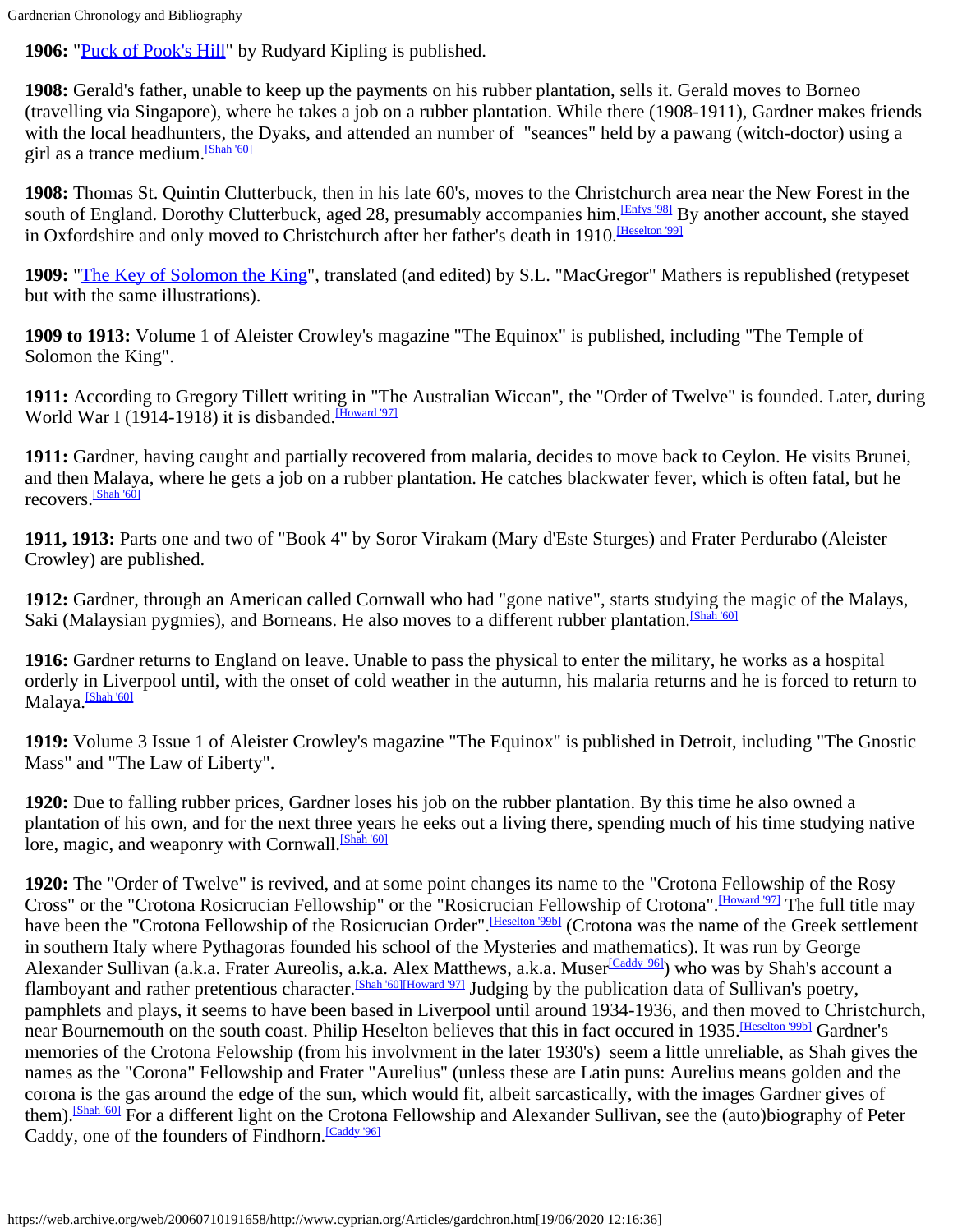**1921:** "The Witch Cult in Western Europe" by Margaret Murray is published. She had been discussing her ideas in lectures for several years previously, since about 1917. In her autobiography "????" she credits the idea that medieval witchcraft was a surviving primitive fertility religion to a conversation with someone she met while visiting Glastonbury in about 1915. It would be very interesting to know who this was (at this time Glastonbury was a spiritual centre that attracted visitor and imigrants from all over Britain).[??] Similar ideas had been proposed by ??.

**1923:** Gardner finds work as an inspector of rubber plantations (enforcing rubber production quotas aimed at reducing the supply of rubber to keep the price up).<sup>[Shah '60]</sup>

About 1923: (Gardner is conviced of the theraputic effects of sunlight.)??

**1926:** Gardner is appointed inspector of the government-licensed opium shops around Singapore. Around this time he takes up amateur acheology, and over the next decade makes many groundbreaking dicoveries, proving the existence of a Malaysian civilization predating the coming of the Portugese in 1687 and dating back to about Roman times, and also discovering the remains of the city of Johore Lama.<sup>[\[Shah](#page-14-2) '60]</sup>

**1927:** Gardner returns to England on leave. While there, he (after taking elaborate precautions to prevent the possibility of fraud) visits three Spiritualist mediums chosen at random in London, and receives messages that (once he discovers who they are from), convince him of the reality of life after death and the possibility of white europeans making contact with the spirits of the deceased. He also meets Donna Rosedale, a nurse; they fall in love at first sight, and are married within the week, just before Gardner would have had to leave England (marrying entitles him to another two months' unpaid leave, which they spend on honeymoon in France on the way back to Malaya).<sup>[Shah '60]</sup> During his time in England, Gardner applies for and on 28th July receives a 3-month reader's ticket to use the British library to research Welsh and Basque folklore, giving his address as 139 Cromwell Road, S. Kensington. Surprisingly, despite the fact that after the Second World War he lived a couple of hundred yards from the British Library, and is believed to have frequented the British Museum (in which the Library was then housed), they have ben unable to find any record of him ever applying for another Reader's Ticket. [Hopson '99]

**1929:** "Magick in Theory and Practice" (part 3 of Book 4) by Aleister Crowley is self-published by him in Paris in a limited private printing available by subscription only.

**1931:** "The God of the Witches" by Margaret Murray is published.

**1932:** Gardner, on leave, visits an archeological dig at Gaza in Egypt, prehistoric caves in France, and England. While in England he tries several more Spiritualist mediums and concludes that most of them are fakes, and tries but fails to locate any nudist clubs.<sup>[\[Shah](#page-14-2) '60]</sup>

1933 or 1935: Mabel Besant-Scott, the leading<sup>[Valiente '89]</sup> British Co-Mason and daughter of the leading Theosophist and Co-Mason Annie Besant, joins the Crotona Fellowship, and soon becomes its co-leader.<sup>[Howard '97]</sup> Apparently a number of other middle-class intellectual occultist co-masons followed her from London and/or Southampton to the New Forest area to join the Crotona Fellowship.<sup>[\[Shah](#page-14-2) '60[\]\[Valiente '73\]](#page-14-3)[\[Heselton](#page-12-4) '00]</sup> Philip Heselton is of the opinion that this in fact happened around 1935?1937 (which would fit better with Sullivan's publication history), and that while she was a respected member she was not its co-leader. Heselton '99bl

**1933**: The "Street Directory for the Extended Borough of Christchurch" shows Dorothy Clutterbuck and Rupert Fordham living at Mill House, Lymington Road, Highcliffe (England).<sup>[Valiente '84]</sup>

**1934:** Gardner makes a trip to Saigon in what was then French Indochina, and to Hangchow in China.

1935: Dorothy St. Q. Clutterbuck (aged 55) marries Rupert O. Fordham in Kensington, London.<sup>[Enfys '98]</sup>

**1936**: "Kelley's Directory of Bournemouth, Poole, and Christchurch" shows Rupert Fordham living at the Mill House, with no mention of Dorothy Clutterbuck.<sup>[Valiente '84]</sup>

**1936:** "Kris and Other Malay Weapons", Gardner's schollarly work on the Malay dagger and the folklore and magical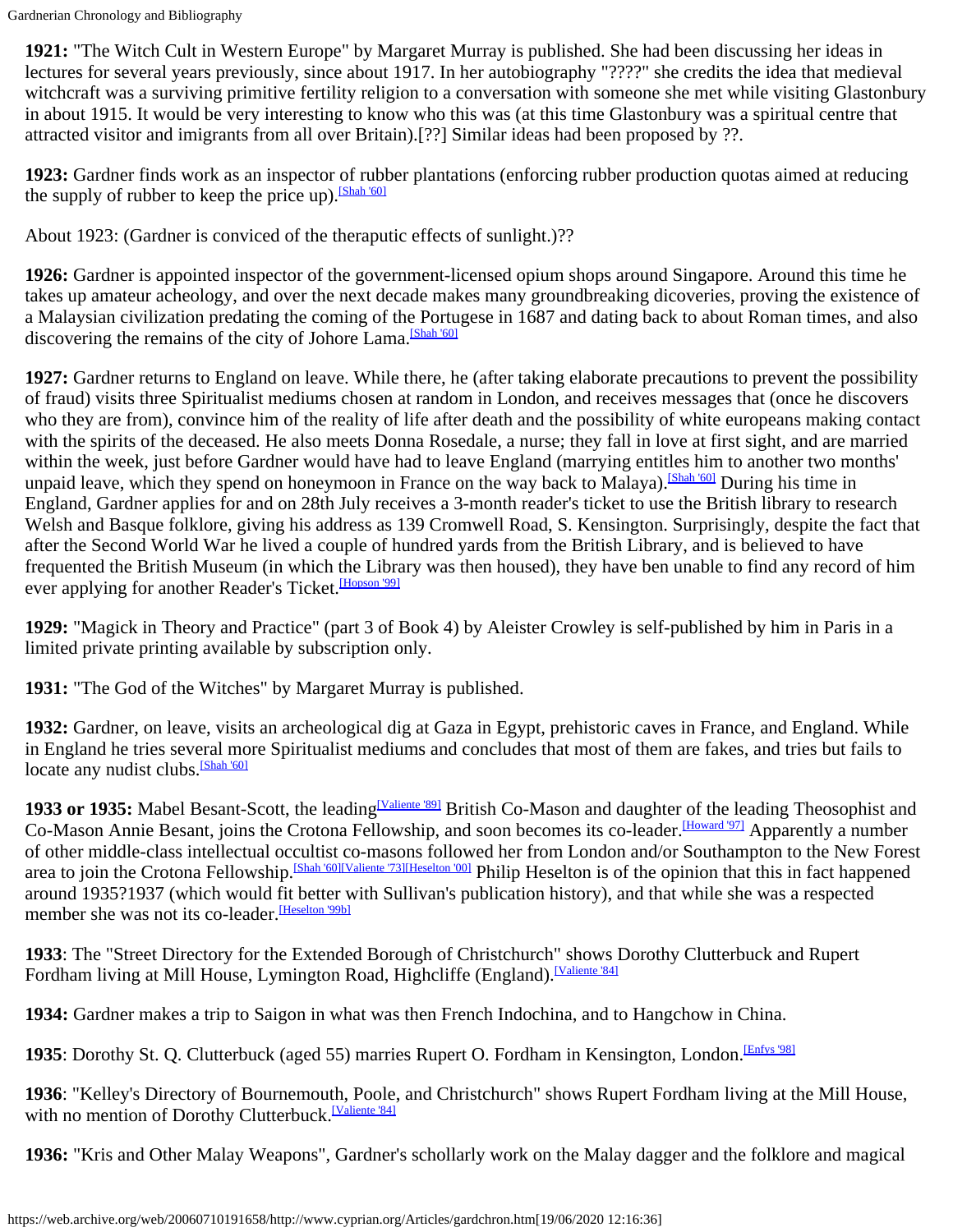beliefs surrounding it, is published in Singapore.

**January 1936**: Gerald Gardner, aged 52, retires from the British Customs Service in Malaya and returns, at the urging of his wife Donna (nee Rosedale), to England, via Cyprus, Palestine (where he took part in an archeological dig at Lachish that discovered a joint temple to Yahweh and Asteroth), Turkey, Greece (at the Greek Orthodox Easter), Hungary, and Germany, and so to England, where they take a flat in Charing Cross Road, London (a center of the antiquarian bookshop trade). Shortly after returning, Gardner catches a cold, which he is slow to recover from. His doctor suggests he take up naturism (as nudism was then known), and he joins a naturism club in Finchley, north-west of London, near Barnet.[\[Shah](#page-14-2) '60][\[Howard '97\]](#page-12-2)

**1936**: "The Goat-Foot God" by Violet Firth (a.k.a. Dion Fortune) is published.

**Winter 1936:** Gardner, who had intended to spend the winter at the same dig in Palestine, is forced to change his plans and goes to Cyprus instead. He recalls a previous incarnation there, and (it is not entirely clear in which year, since he visited Cyprus several times) starts writing a novel on the subject later published as "A Goddess Arrives". [Shah '60]

Winter 1937: Gardner returns to Cyprus.<sup>[Shah '60]</sup>

1937/38: The Hampshire Electoral Lists show Miss Clutterbuck changing her name to Mrs. Fordham.<sup>[Valiente '84]</sup>

**1938**: "The Sea Priestess" by Violet Firth (a.k.a. Dion Fortune) is published.

**June, 1938**: "The First Rosicrucian Theater in England" opens in Somerford (between Christchurch and Highcliffe), under the auspices of Mrs. Mabel Besant-Scott (daughter of Annie Besant).<sup>[\[Valiente](#page-14-0) '84]</sup> It is a project of the Crotona Fellowship, and was the brainchild of G. Alexander Sullivan (a.k.a. Frater Aureolis<sup>[\[Caddy](#page-11-3) '96]</sup>)<sup>[\[Howard](#page-12-2) '97]</sup> who either was, or had aspirations of being, a Shakespearean actor under the stage name Alex Mathews.<sup>[Valiente 84]</sup> It staged plays on subjects such as druidism and Pythagoras, and lectures on hypnotism, practical occultism, and esoteric Christianity.<sup>[Howard '97]</sup> These plays seem to have been rather dreadful, at least in the opinion of Gardner's wife.<sup>[Shah '60]</sup> There is a photo of one of these plays reproduced in "The Witch's Way" by the Farrahs; Doreen Valiente thinks that one of the figures in it 'just might be' Gerald Gardner, <sup>[Valiente '84]</sup> but alas it is almost certainly the wrong play, since the costumes in the photo are classical Greek while the one play that Gardner was in was about mediaeval monks turning to diabolism.<sup>[Shah '60]</sup>

**1938**: Gerald Gardner and his wife move from their flat in London to Highcliffe, near Christchurch, on the south coast of England, just to the south-west of the New Forest. Howard '971 Highcliffe and Christchurch used to be in the New Forest district of Hampshire, but are now in Dorset, since the border was moved.<sup>[\[Caddy](#page-11-3) '96]</sup>

**End of 1938:** Gardner comes upon the Rosicrucian Theatre, attends one of its plays (about Pythagoras), frequents the place for a while, and ends up joining the Crotona Fellowship, despite (judging by Shah's account) apparently being profoundly unimpressed by Frater Aureolis. (Indeed, in Shah's book he gives Aureolis's name throughout as "Aurelius", i.e. "golden", and calls the Crotona Fellowship the "Corona" (i.e. the halo of gas around the sun) Fellowship; I suspect these are deliberate and rather sarcastic Latin puns, not lapses of memory, on Gardner's part.) During 1939 he falls in with a particular clique there, whom he describes (through Shah) as follows: "They seemed rather brow-beaten by the others, kept themselves to themselves. They were the most interesting element, however. Unlike many of the others, they had to earn their livings, were cheerful and optomistic and had a real interest in the occult. They had carefully read many books on the subject: Unlike the general mass, who were supposed to have read all but seemed to know nothing.["\[Shah](#page-14-2) '60]

**Winter 1938 or 1939:** Gardner returns to Cyprus again. Shah states that this was in 1939, but in view of the fact that the Second World War had started by then, 1938 seems more plausible.<sup>[\[Shah](#page-14-2) '60]</sup>

**Late 1930's**: Gerald Gardner is claimed by Greer and Cooper to have joined the Order of Woodland Chivalry, an organisation started in 1916 by Ernest Westlake, centered at Godshill in the New Forest (about 15 miles from Highcliffe), and devoted to woodcraft for children and adults (rather like a less militaristic version of the Boy Scouts). The Order of Woodland Chivalry had some rather Greek pagan leanings (their patrons were Pan, Artemis, and Dionysus), and was inspired by the Woodcraft movement started in the USA by Ernest Thompson Seton, which in turn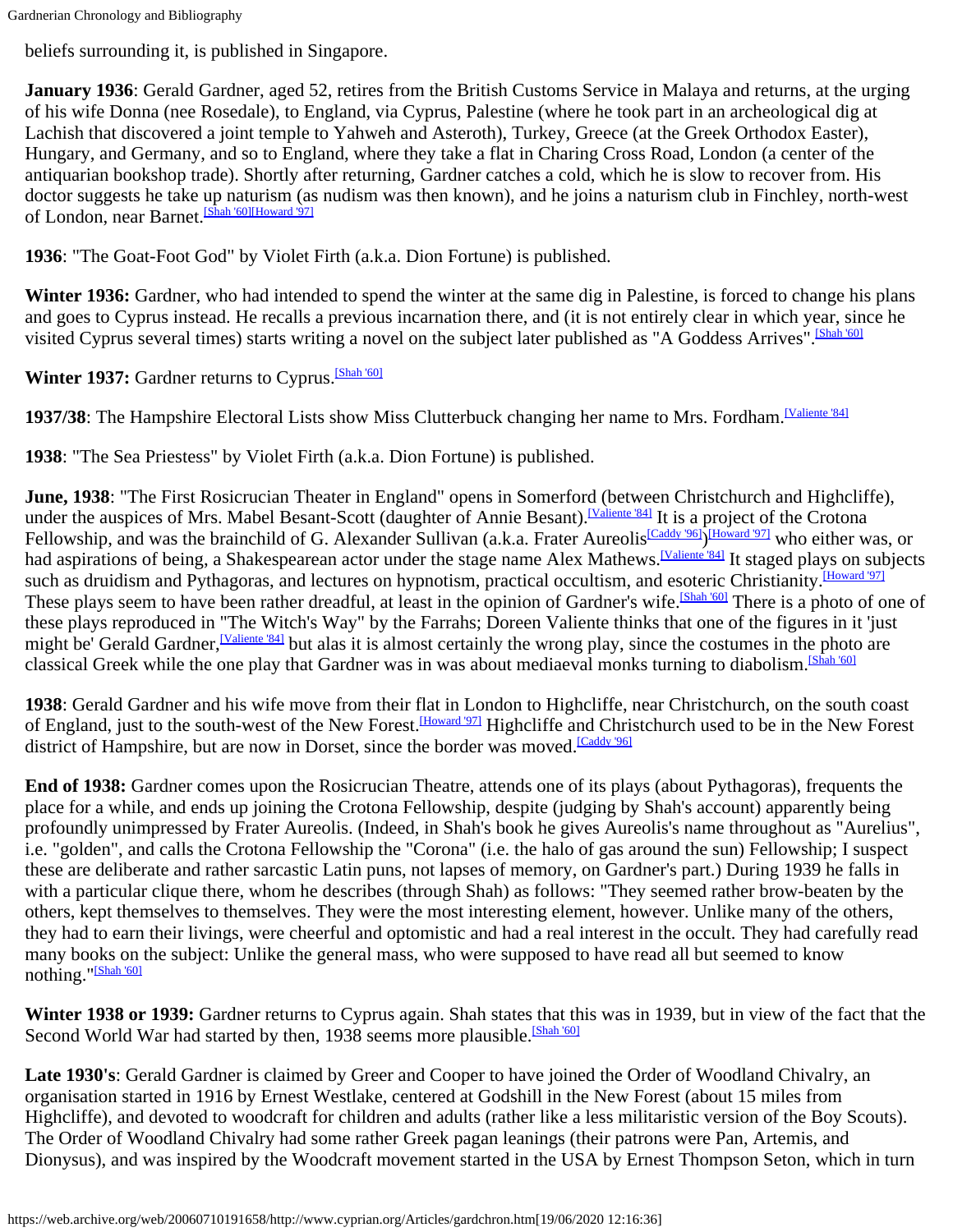had some strong influences from various Native American tribes.<sup>[\[Greer&Cooper'98\]](#page-12-5)[\[Hardman&Harvey'95\]](#page-12-6)</sup> The rituals of parts of the Order of Woodland Chivalry apparently contained such Wicca-like elements as ritual outdoor nudity, the casting of a magical circle with a fire at the center, and the invoking of spirits from the four directions, starting in the east and ending in the north.<sup>[\[Hutton](#page-12-7) '98]</sup> Unfortunately the only hard evidence of a connection between Gardner and the Order of Woodland Chivalry of which I am aware is that he was seen by Brian Labworth at a public O.W.C. meeting in the late 1950's: Brian Labworth apparently does not know whether he was then a member or just one of the many guests present. O.W.C. rituals are much more similar to modern Wiccan rituals, apparently due to borrowing from the same sources, than they are to what Gardner was doing in the 1940's and early '50's. *[Frew '99]* 

**Sept., 1939** ("a few days after the War started", i.e. a few days after 3rd Sept. 1939 (declaration of war), or possibly 1st Sept. (invasion of Poland) or 31st Aug. (beginning of British mobilization and civilian evacuations from London): Gerald Gardner is initiated into a witch coven at the Mill House, Highcliffe, whch is owned by Dorothy Clutterbuck, and a quote from Gardner strongly implies that she was present — presumably she is his initiator.<sup>[\[Shah](#page-14-2) '60]</sup> Dorothy Clutterbuck was also a pillar of both the local Conservative party and (by some accounts) the Anglican church.<sup>[\[Enfys](#page-11-2) '98]</sup> (Oddly enough, the date implies that the ceremony took place mid-week on a waning circa quarter moon, not near a quarter or cross-quarter day; yet later initiations into Gardner's own coven seem to have mostly taken place on quarter or cross-quarter days. It is, however, only about 2-3 weeks after Old Lammas, if one uses the pre-Julian calendar, as many country folk continued to do. Or perhaps the timing of the ritual was simply dictated by the possibilitiy that one of the participants might soon be called up for Service.) Gardner's and Shah's accounts of the coven are that it consisted partly of the clique Gardner had fallen in with, of middle class eductated co-masonic occultists who had associations with the Crotona Fellowship and were among the people who had followed Mabel Besant-Scott to the Christchurch area in the mid-'30's, and partly of local people, some of them New Forest country folk. It is implied that Dorothy Clutterbuck was in the former group.<sup>[Shah '60]</sup>

My priestess and I have visited the Mill House — it is a very large and lovely house, originally an old brick mill which has later (probably in 1908) been renovated and extended in a slightly Elizabethan "country" style, set on secluded wooded grounds in a small steep-sided and heavily wooded little valley with a stream or small river that leads down to the sea. The grounds have a very magical feel, almost fey, and there is a smallish paved area in the garden with some Art Nouveau-style statuary of a lady flanked by two supporting male figures which would be an excellent ritual site. The house itself is haunted (both in our experience — my priestess perceived a young man in early twentieth century clothing — and, as we later learned, also by repute), and is currently the home of a charming English couple who are aware of the interesting reputation of one of its previous owners.

**Christmas 1939:** Gardner plays a joke on the Crotona Fellowship. He gives a silver bracelet to a girl to wear, engraved with curious symbols. A psychometricist member of the Fellowship examines it, and pronounces it to be very old, and to have belonged to a ancient Egyptian priest. Frater Aureolis then examines it, and pronounces that "It is Ancient Celtic - older than anything you know". Gardner then reveals that he had the bracelet made, and that the inscription is in a cipher (possibly Theban?) of the noted medieval german magicial writer Cornelius Agrippa, who Aureolis had claimed to have been (not in a former incarnation but literally: according to Gardner/Shah he claimed to be immortal and to have taken on a long string of identities over the ages, including Pythagoras, Francis Bacon, and Agrippa). Shah says that this was the last time Gardner attended the Crotona Fellowship meetings.<sup>[Shah '60]</sup> However, we know that Gardner appeared in a play put on by the Crotona Fellowship in Bournemouth in 1940, so the break cannot have been sudden and total.<sup>[??]</sup> Peter Caddy does not mention this claim of immortality, but does say that Aureolis had had many famous former incarnations.<sup>[\[Caddy](#page-11-3) '96]</sup> This prank would seem to support Gardner's claim that, with the exception of the small clique he had fallen in with, the level of occult knowlege in the Crotona Fellowship was low. It is also notable that there is just about enough time between September 1939 and Christmas 1939 for Gardner to be loaned a copy of Agrippa's seminal "Three Books of Occult Philosophy" (possibly in the pirated edition published by Barrat in ????), read halfway througn to the part on occult alphabets (Agrippa is heavy going), think of his prank, and get the bracelet made up.

#### **1940**: "Kelley's Directory of Bournemouth, Poole, and Christchurch" shows Mrs. Fordham living at the Mill House.<sup>[Valiente '84]</sup>

**1940's**: According to Shah, The Crotona Fellowship founders after the death of Alexander Sullivan (who had claimed to be immortal!)<sup>[Shah '60[\]\[Howard '97\]](#page-12-2)</sup> on 3rd June, 1942.<sup>[\[Caddy](#page-11-3) '96]</sup> However, according to Peter Caddy, the Rosicrucian Order still [\[Caddy](#page-11-3) '96]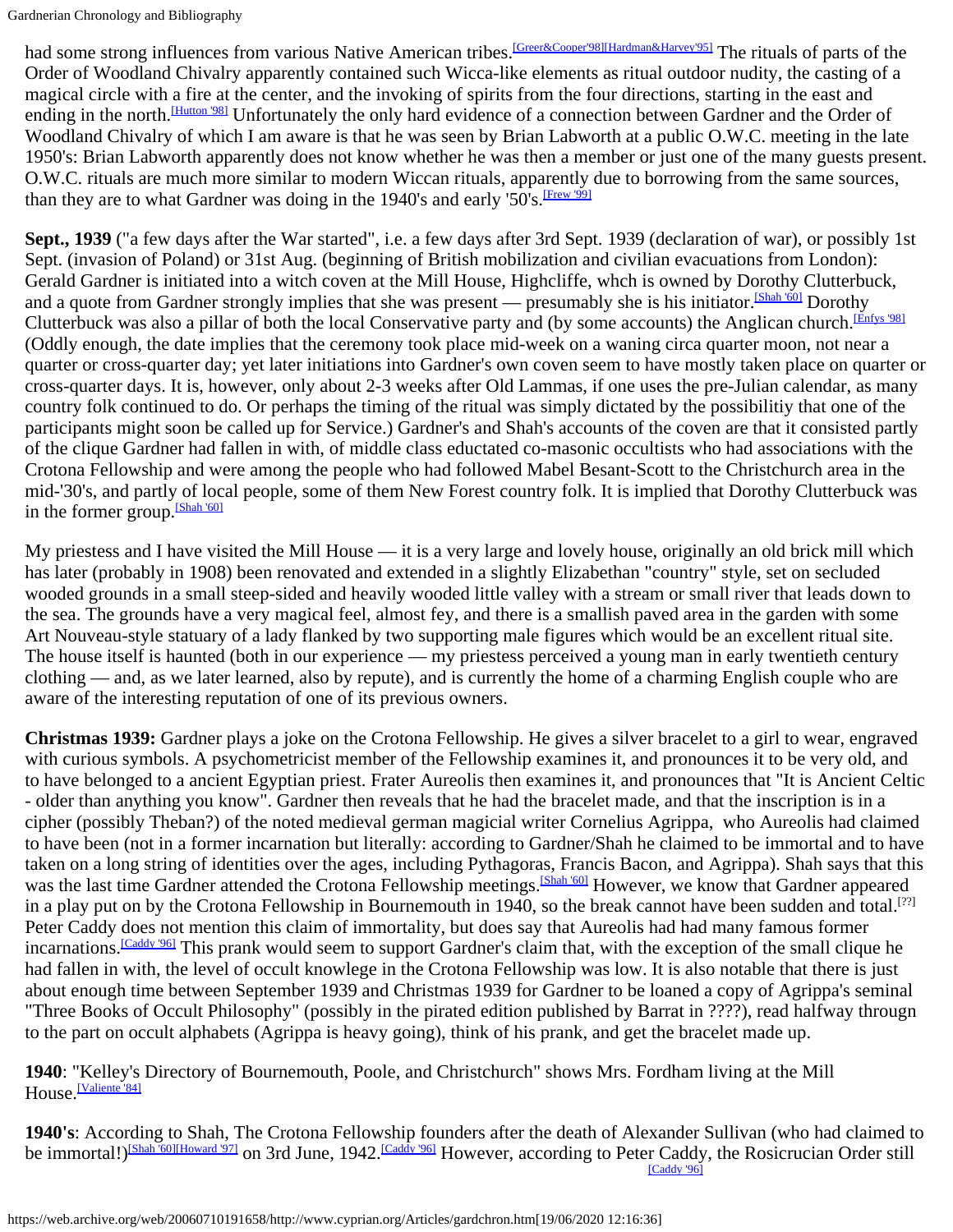existed in Christchurch in 1946 and 1947, under the leadership of William Bullock. Some of its books and papers were eventually donated to Southampton University.

1940's: Gerald Gardner is said to have joined a pre-existing traditional witchcraft coven in Cheshire.<sup>[Howard '97]</sup>

**1940's**: Gerald Gardner is said by several sources to have joined a pre-existing traditional witchcraft coven near St. Albans in Hertfordshire.<sup>[Howard '97][\[Liddell '94\]](#page-0-0)</sup>[Valiente ??] This may well be a garbled version of the fact that Gardner's own coven was based in the late 1940's and the 1950's in Bricket Wood, near St. Albans.

**1945**: According to Fred Lamond, Gerald Gardner purchases a few acres of land in Hertfordshire on which to develop a nudist club as cover for his coven meetings (this was presumably the Five Acres nudist club near St. Albans). He appoints a salaried administrator to run the club on his behalf.<sup>[Lamond '97]</sup> It would be very interesting to check the local registry of land transactions.

**1947:** Gardner, Edith Woodford-Grimes, and possibly some other people create a company called "Ancient Crafts, Ltd." to pool their capital to buy a ????

**Mid to late 1940's**: Accoring to Mike Howard, Gerald Gardner established his own covenstead at Brickets Wood near St. Albans in Hertfordshire, north of London. This at first met in a converted chicken shed, but later Gardner purchased the "Witch's Cottage" (which Gardner claimed, apparently falsely, to have once been George Pickingill's — of "Pickingill Papers" fame Liddell '941 — from Canewdon, but which actually came originally from Herefordshire) from the Folklore Museum in nearby Barnet in Hertfordshire. This museum was run by Gardner's old friend and colleague from Malaya, the eccentric (and sex-positive) 'Father' J.S.M. Ward, who was also a prominent Freemason and a Bishop in the so-called "Orthodox" Catholic Church (which was anything but). Since Father Ward fled the country due to scandal to 1946, to move to a piece of land owned by Gardner in Cyprus, was made bankrupt by a failed libel case against a Sunday newspaper, presumably the same year, and died in 1949, it is tempting to suspect that this purchase occurred in or around 1946. The "Witches Cottage" was relocated to some wooded wasteland owned by Gardner adjacent to the Five Acres naturist club, to which Gardner and several other members of the coven belonged (though several leading members of the club did not approve of his activities, at least later<sup>[\[Valiente](#page-14-1) '89][Lamond '97]</sup>). Gardner's High Priestess for this coven was presumably Mrs. Woodford-Grimes (a.k.a. "Dafo"), who had supposedly been Maiden of Dorothy Clutterbuck's coven and who became Gardner's first High Priestess. Howard '971 The construction and maintainance of the grounds and buildings of this club, and apparently its day-to-day running, was done by Jack Bracelin.<sup>[Bourne '9?]</sup>

**About 1946**: Gerald Gardner receives permission, presumably from Dorothy Clutterbuck, to start writing "High Magic's Aid".<sup>[\[Shah](#page-14-2) '60[\]\[Crowther '93\]](#page-11-5)</sup> According to Idries Shah, the manuscript was written during 1946, though it was not published until 1949. [Shah '60]

1946?: Babylon working by US OTO ??

**May 1st 1947**: Gerald Gardner is introduced to Aleister Crowley by Arnold Crowther (later husband of Patricia Crowther: they married in 1960). Crowley was then living in 'Netherwood', a guest house in Hastings in Sussex, to which he had moved in January, 1945. On their first visit they were accompanied by a Miss Eva Collins. Crowley met Gardner (alone) at least three more times, on May 7th, 14th, and 27th. Crowley kept several different diaries, one of which included details of everyone he met: these are the only dates in 1946 or 1947 on which a visit by Gardner is mentioned. The May 1st entry gives Gardner's full name and title, as was Crowley's habit for the first time he met someone, the other entries are shorter. Unfortunately the diary peters off a few months later, possibly due to Crowley's declining health (he died on the 1st of December, 1947), so it is concievable that Gardner could have met Crowley on further occasions shortly before his death.<sup>[Crowley '47]</sup> There are persistent accounts in Wiccan circles that this meeting happened in 1946 (Mike Howard says March 1946<sup>[Howard '97]</sup>), not in 1947. These seem to all go back to two sources: Idries Shah, who presumably got it from Gardner,<sup>[Shah '60]</sup> and Arnold Crowther's wife Patricia Crowther, who gives the 1946 date in several of her books (e.g. [\[Crowther](#page-11-7) '81[\]\[Crowther '93\]](#page-11-5)). Patricia Crowther, having seen the Crowley diary, now believes that she must have been mistaken, and that May 1st 1947 is in fact the correct date (see her account at [http://www.jps.net/season/Neighbor/crowlydi.htm\)](https://web.archive.org/web/20060710191658/http://www.jps.net/season/Neighbor/crowlydi.htm). Everyone else involved is, alas, unavailable for comment.

Crowley and Gardner apparently got on well (though Cecil Williamson, never a very reliable source, claims that they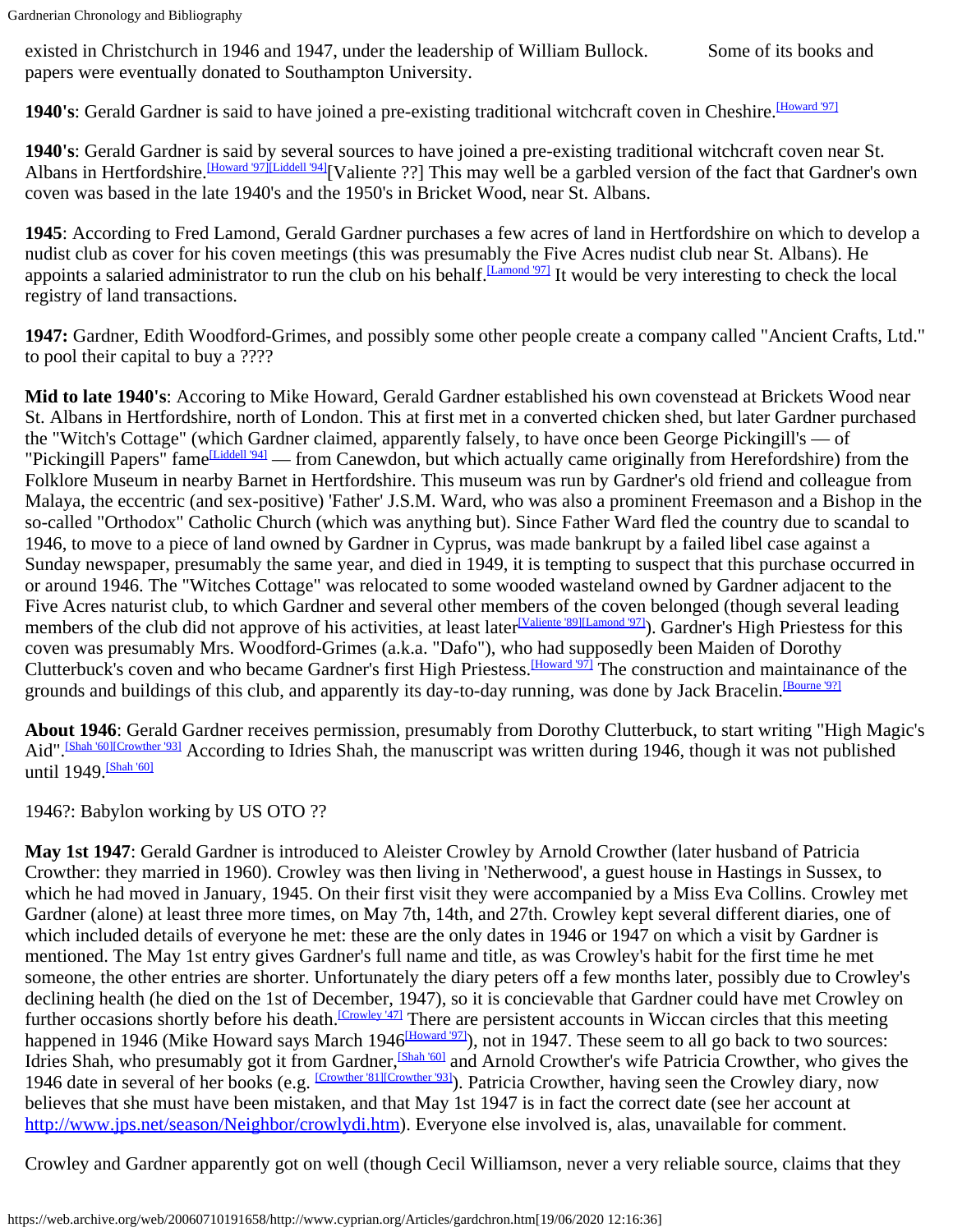later fell out). Gardner purchased from Crowley (accounts of the amount paid vary: Gerald Yorke claims about 300 pounds) a charter to found a camp of Crowley's (then-near-defunct) magical group, the O.T.O., and was granted an honorary 4th-degree initiation in it. This charter seems to have been mostly in Gardner's handwriting, though signed by Crowley, and was later displayed at Gardner's museum of Witchcraft and Magic on the Isle of Man.<sup>[Valiente '89[\]\[Greenfield '92\]](#page-11-8)</sup> (It has been suggested that this document confused some visitor into thinking that Gardner's handwriting was Crowley's and was thus the source of the persistent rumor that there was a copy of the Book of Shadows in Crowley's handwriting on display — which Doreen emphatically denies ever having seen<sup>[Valiente '89]</sup> — presumably they saw a Book of Shadows in Gardner's handwriting, possibly "Text A", and noticed that it matched the handwriting on the charter signed by Crowley.<sup>[Greenfield '92]</sup>) Letters between Gardner and ???? suggest that during 1947 Gardner did indeed attempt to start an O.T.O. camp, apparently without success.[??] Gerald later used this charter to justify to Doreen Valiente his right to use some of Crowley's wording in the then-current version of the Gardnerian rituals.<sup>[Valiente '89]</sup>

There are also persistent rumors (mostly from O.T.O. sources) that Gardner and Crowley knew each other earlier than this, possibly even as early as  $1936$ , *Greenfield*  $921$  but if so it is difficult to explain why they should have gone through a charade of appearing to not know each other when Arnold Crowther introduced them.<sup>[Valiente '89]</sup> These seems to have as their origin a silver cigarette case with a note inside saying "Gift of G.B.G." that was supposedly amoung Crowley's effects. Philip Heselton has suggested that, if this is so, "G.B.G." might instead stand for the "Great Brotherhood of God", an O.T.O. daughter-organisation.[??]

It is also possible that Gardner and Crowley may have encountered each other briefly in Ceylon in 1900, when Gardner was aged 16, but if so it seems unlikely that they discussed anything occult or formed any lasting accquaintance. Gardner seems to have made something of a study of Crowley, and, if Shah's account can be believed (and it may simply be proaganda intended to disociate Wicca from Crowley's bad reputation), Gardner seems to have regarded him as being mostly a charletan.<sup>[\[Shah](#page-14-2) '60]</sup>

**After May 1st 1947**: (Rewrite??) According to Ronald Hutton, Gerald Gardner is loaned, by Gerald Yorke, to whom he was introduced by Aleister Crowley, a copy of the S.L. "MacGregor" Mathers translation of "The Key of Solomon the King". Supposedly he starts copying parts of it into a leather-bound book, which he titles "Ye Bok of Ye Art Magical", and later copies into the intervening spaces the first known version of the core rituals of Garderian Wicca, including the three initiation rites, the full moon rite, and sabbats for the cross-quarter days.<sup>[\[Hutton](#page-12-7) '98]</sup> According to Don Frew, who has for some while been making a detailed study of "Ye Bok of Ye Art Magical", it does indeed contain solomonic material, and while much of it does seem to descend from the Mathers translation, Gardner was not copying from a printed copy of this but from a manuscript version descended (at least in part) from the Mathers tranlation. Possibly the source was a manuscript in the possession of someone in Dorothy Clutterbuck's coven. It is notable that this solomonic material contains a few references to witches; Don Frew has suggested that there may have been a solomonic "Outer Court" group and that students who expressed an interest in the references to witches might find themselves being initiated into the coven. The solomonic material and the Wiccan material are interspersed in a way that makes it clear that, while the solomonic material mostly predates the Wiccan, there was a period in which they were being copied in simultaineously. The Wiccan material, along with various other things, were later copied into what is often called "Text A" of the Gardnerian Book of Shadows, which seesm to have been more of a work-book than a formal liturgical manual, and which seems to have been used in the writing of "High Magic's Aid". If this is correct, and if the manuscript of "High Magic's Aid" was mostly written in 1946 as Idries Shah claims, then the chronology proposed by Hutton would have to be incorrect.<sup>[Frew '99]</sup>

The Wiccan material in "Ye Bok of Ye Art Magical" is transcribed in a deliberately rather cryptic form. The words are powerful but unpolished, and contain a lot of material derived from the published works of Crowley, Kipling, Leland and others.<sup>[\[Frew](#page-11-0) '97]</sup> I have not had the opportunity to see the original of "Ye Bok of Ye Art Magical", but I have studied a good transcript of much of it, and in carefully comparing parts of it with the original printed sources from which the material evidently descends I have found several small pieces of evidence that would seem to support Don Frew's thesis. Firstly, the text contains many scribal errors, more than one would reasonably expect to find in a first-hand copy, and some of them are quite glaring, suggesting that a text was being deliberately copied with no changes, errors and all. Secondly, many of the scribal errors are of sorts that could more plausibly be made when copying from a handwritten copy than a printed one (this is particularly clear with the errors in the lists of Cabbalistic names, which are effectively strings of nonsense syllables, and thus easy to make almost any sort of error in). However, the Key of Solomon material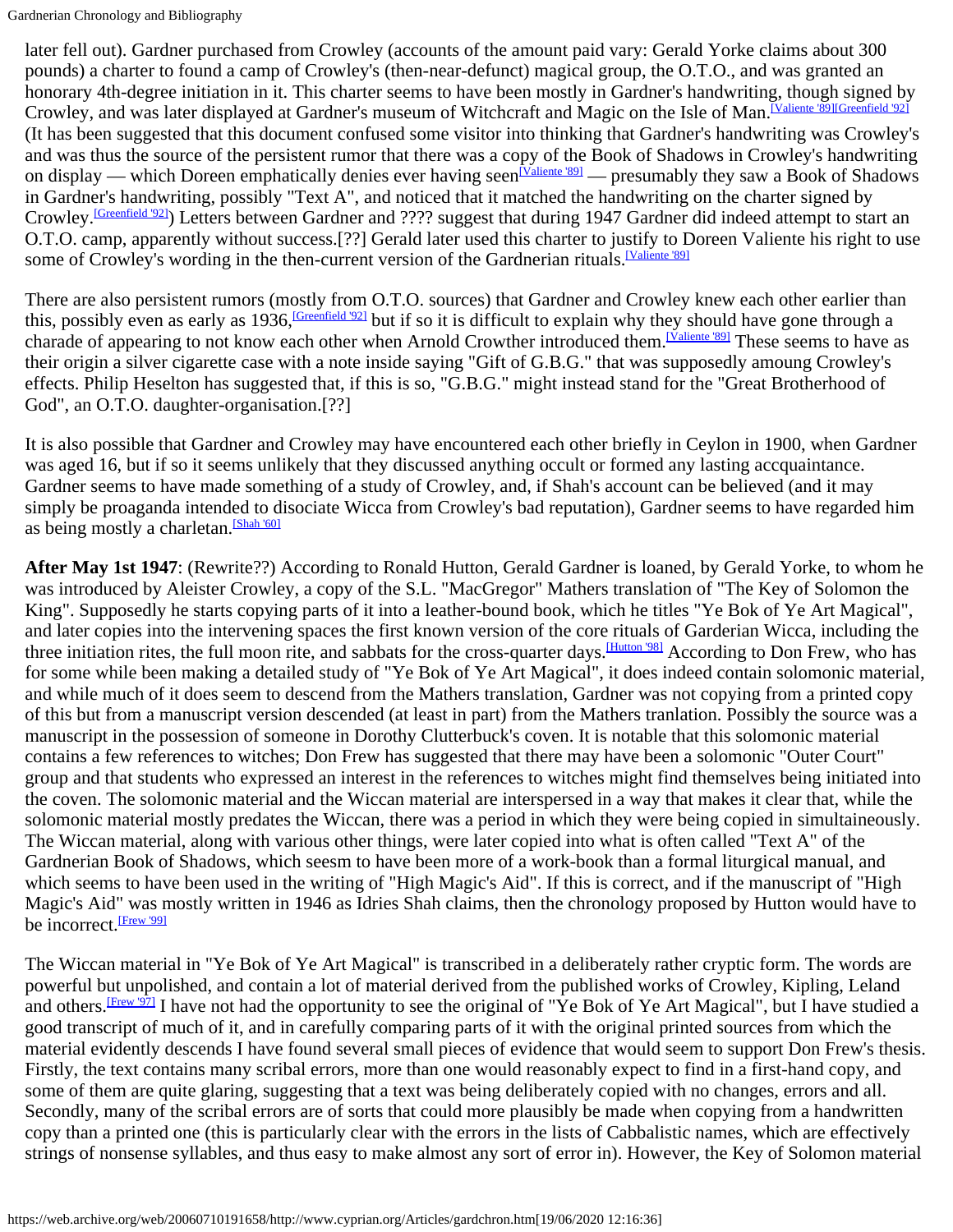in "High Magic's Aid" is not descended from "Ye Book of Ye Art Magical", since it has entirely different sets of errors in it, and contains material not found in "Ye Book of Ye Art Magical"; evidently by the time "High Magic's Aid" was published Gardner had had access to a printed copy of Mathers translation of "The Key of Solomon", as Hutton has discovered.

Winter 1947: (Gardner in America)

1st Dec, 1947: Aleister Crowley dies.<sup>[\[Valiente](#page-14-1) '89]</sup>

**1948**: The first edition of "The White Goddess" by Robert Graves is published. (It was apparently written in 1946, and an amended and enlarged version was published in America in 1966.)

**1949**: "High Magic's Aid" by Gerald Gardner (under his magical name, "Scire") is published by Michael Houghton (a.k.a. Michael Juste), proprietor of the Atlantis occult bookstore near the British Museum in the West End of London. It reveals, in fictional form, several details of the "Gardnerian" initiation rite (Gardner was in the habit of giving it to people to read before he initiated them), and propounds a religion which is recognizably an early version of modern Wicca, including worship of both a Goddess and a God. One of the characters is a male mediaeval ceremonial magician whose magic is described in some detail: it is recognizably taken mostly from the S.L. "MacGregor" Mathers translation of the Key of Solomon (additional sources include the "Legemeton" or Lesser Key of Solomon, Agrippa's "Three Books of Occult Philosopy" (or a source derived from it, such as "The Magus"), and a ritual derived from Golden Dawn sources and published in part three of Crowley's auto-biographical series "The Temple of Solomon the King", which was published in "The Equinox" Vol. 1 No. 3). Another character is a young and inexperienced female witch.<sup>[Gardner '49]</sup> The plot bears a more than passing resemblance to that of "Ivanhoe" by Walter Scott (which was a favourite of Gardner's when he was young<sup>[Shah '60]</sup>). The manuscript was typed by Michael Houghton's friend Dolores North (a.k.a. Madeline Montalban), who at one time was known as the "Witch of St. Giles", after the St. Giles Circus area (now Centre Point) where she lived in the West End of London, though here later magical style (she founded "The Order of the Morning Star") seems to have been ceremonial magic, and she was later openly hostile to Gardner.<sup>[Howard '97]</sup> (My impression from combining various accounts is that Gardner tried demonstrating trance induction by means of scourging to her; she apparently decided that being tied up and tickled with a feather duster was not a valid magical technique, and seems to have concluded that Gardner was incompetent.) At the time Gardner was living nearby in a flat on Ridgmount Gardens, off Tottenham Court Road, in the West end near the British Museum.<sup>[\[Frew '99\]](#page-11-4)</sup>

**1949**: Jack Bracelin's Book of Shadows is claimed to date back to this year. At least one copy of this still exists.<sup>[Phillips '91]</sup> Unless his Book of Shadows somehow predates his initiation by many years, this would seem to disagree with Doreen Valiente, who describes him as having been a "relative newcomer" to the coven in the summer of 1957. [Valiente '89]

Winter 1949??: (Gardner in Cyprus) ??

**1950**: Cecil Williamson founds the Folklore Museum of Superstition and Witchcraft at the Witch's Mill in Castletown on the Isle of Man. Shortly afterwards Gardner turned up, and later rented a cottage at 77 Malew St., Castletown, and became the "resident witch" during the summer seasons.<sup>[Howard '97]</sup> The museum actually opened in 1951, with Gardner as resident witch performing the opening ceremony.<sup>[Valiente '89]</sup>

Circa 1950: (Gardner in America) ??

**12th Jan., 1951**: Dorothy St. Quintin Clutterbuck, "spinster of independent means, daughter of Thomas St. Quintin Clutterbuck, Lieutenant-Colonel, Indian Army (deceased)" died aged 70 in Highcliffe.[\[Valiente](#page-14-0) '84] Many of what seem to have been her magical tools, including her coven sword, were later put on display by Gardner at his museum in Castletown, Isle of Man: the museum guide-book written by Gardner claimed they had been loaned by her relatives.<sup>[\[Valiente](#page-14-0) '84]</sup> A more detailed account has it that they were loaned by Mrs. Woodford-Grimes (a.k.a. "Dafo"), via Gardner, to Cecil Williamson, the original owner of the museum, and were later acquired by Gardner as part of the museum.[\[Valiente](#page-14-1) '89]

**1951**: Around this point by some accounts Gardner is supposed to have split with his original Dorothy Clutterbuck coven and founded his own.<sup>[Buckland '7?]</sup>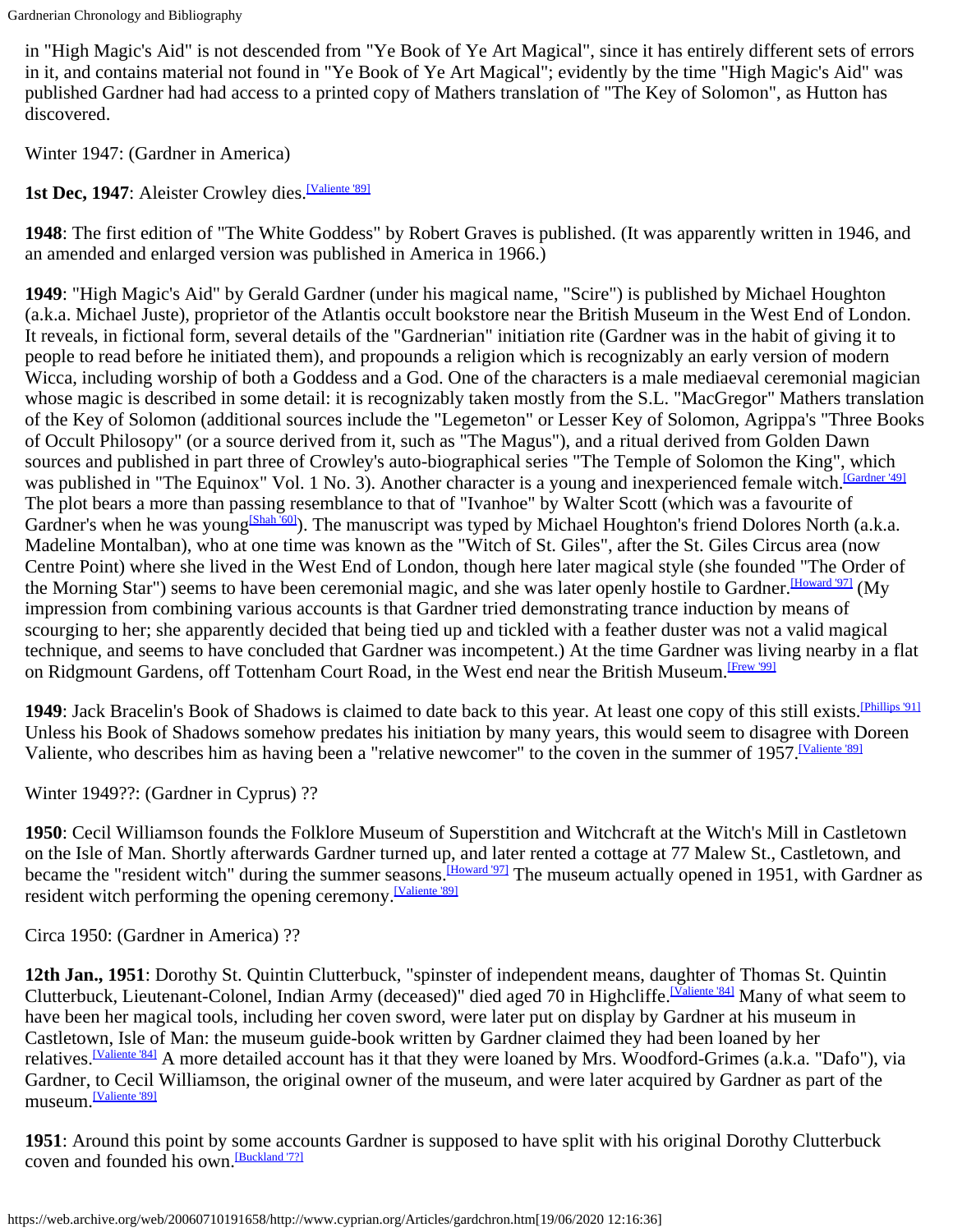**June, 1951**: The Witchcraft Act is repealed and replaced by the Fraudulent Mediums Act. Witchcraft ceases to be illegal in the United Kingdom.<sup>[Valiente '89]</sup>

**April, 1951 and 29th July, 1951**: Two articles in "The Sunday Pictorial" (a tabloid newspaper) discuss the forthcoming opening of Cecil Williamson's museum in the Isle of Man. They mention that Williamson knew at least a dozen witches, a coven of which, from the south of England, included a woman schoolteacher and a Civil Servant (presumably Mrs. Woodford-Grimes and Gerald Gardner respectively), who would perform rites there once the museum was opened.<sup>[\[Valiente](#page-14-1) '89]</sup>

**July, 1951**: An article in "The Sunday Pictorial" (a tabloid newspaper) features the Castletown witchcraft museum. In this article "Dr. Gerald B. Gardner" is described as "a member of the Southern Coven of British Witches". [Howard '97]

Winter 1951: (Gardner in West Africa) ??

**27th September, 1952**: An article by Allen Andrews in "Illustrated" (a popular illustrated weekly) on Cecil Williamson's museum mentions that the "Southern Coven of British Witches" met in the New Forest area. The article also claims that witchcraft groups exist in a number of places around the South Coast, in Liverpool (Cheshire), Barnet (North London, near Hertfordshire, about 8 miles from Bricket Wood), Cumberland, and near the Rollright Stones in Oxfordshire. (The Barnet and Liverpool groups, at least, may have been acquaintances of Gardner, or even members of his coven.) Doreen Valiente, a young student of the occult, reads this article and writes to Cecil Williamson, who passes the letter to Gerald Gardner.<sup>[Valiente '89]</sup>

**Late Autumn, 1952**: Doreen Valiente first meets Gerald Gardner at the house of Mrs. Woodford-Grimes (a.k.a. "Dafo", a music teacher) in Highcliffe. Mrs. Woodford-Grimes told Doreen that she was no longer active in witchcraft.<sup>[Valiente '89]</sup> This is supported by the fact that Gardner seems to have rapidly made Doreen his High Priestess after her initiation in 1953.

Winter 1952: (Gardner in West Africa) ??

**Midsummer Eve, 1953**: Doreen Valiente is initiated into Gardner's coven by Gardner at the house of Mrs. Woodford-Grimes (a.k.a. "Dafo") in Highcliffe.<sup>[Valiente '84][\[Valiente '89\]](#page-14-1)</sup> Gardner had come down from the Isle of Man to attend the Druid midsummer rite at Stonehenge (which Doreen accompanied him to the day after her initiation). Doreen recognizes a good deal of Crowley-derived material in the initiation rite, and some "Aradia"-derived material. Later that year she met the 8 or 10 members of Gerald's coven, most of whom were members of the Five Acres nudist club. [Valiente '89]

**Between 1952 and 1954**: Gardner eventually badgers Cecil Williamson into selling him the Folklore Museum of Superstition and Witchcraft, which Gardner renames "The Museum of Magic and Witchcraft" and to which he adds his considerable personal collection of weapons, amulets and charms.<sup>[\[Howard](#page-12-2) '97]</sup> Cecil Williamson moves to London and founds another such museum in Windsor High St., and later relocates it to Bourton-on-the-Water and then later to Boscastle, in North Cornwall. The museum in Boscastle still exists, under new managment.

**1954**: "Witchcraft Today" by Gerald Gardner is published.

**Summer 1955**: The "Sunday Pictorial" (a tabloid newspaper) starts publishing a series of articles identifying witchcraft with Devil-worship and animal saccrifice. Rumours about telephone tapping and interference with letters spread through the new Wiccan community, and Gerald Gardner and Doreen Valiente throw out all old correspondence that might have implicated anyone else if there had been a police raid.<sup>[Valiente '89]</sup>

**1956**: "Moon Magic" by Violet Firth (a.k.a. Dion Fortune) is published.

**Summer 1956 to late 1957**: Various tabloid newspapers do a series of expose's confusing witchcraft, Satanism, and black magic, and making allegations of links to ritual murder. There are calls for the Witchcraft Act (or something like it) to be re-imposed. Doreen Valiente spends about a year investigating and debunking the various allegations, and the results of her investigations are later published by Gardner in "The Meaning of Witchcraft" (1959). During this period,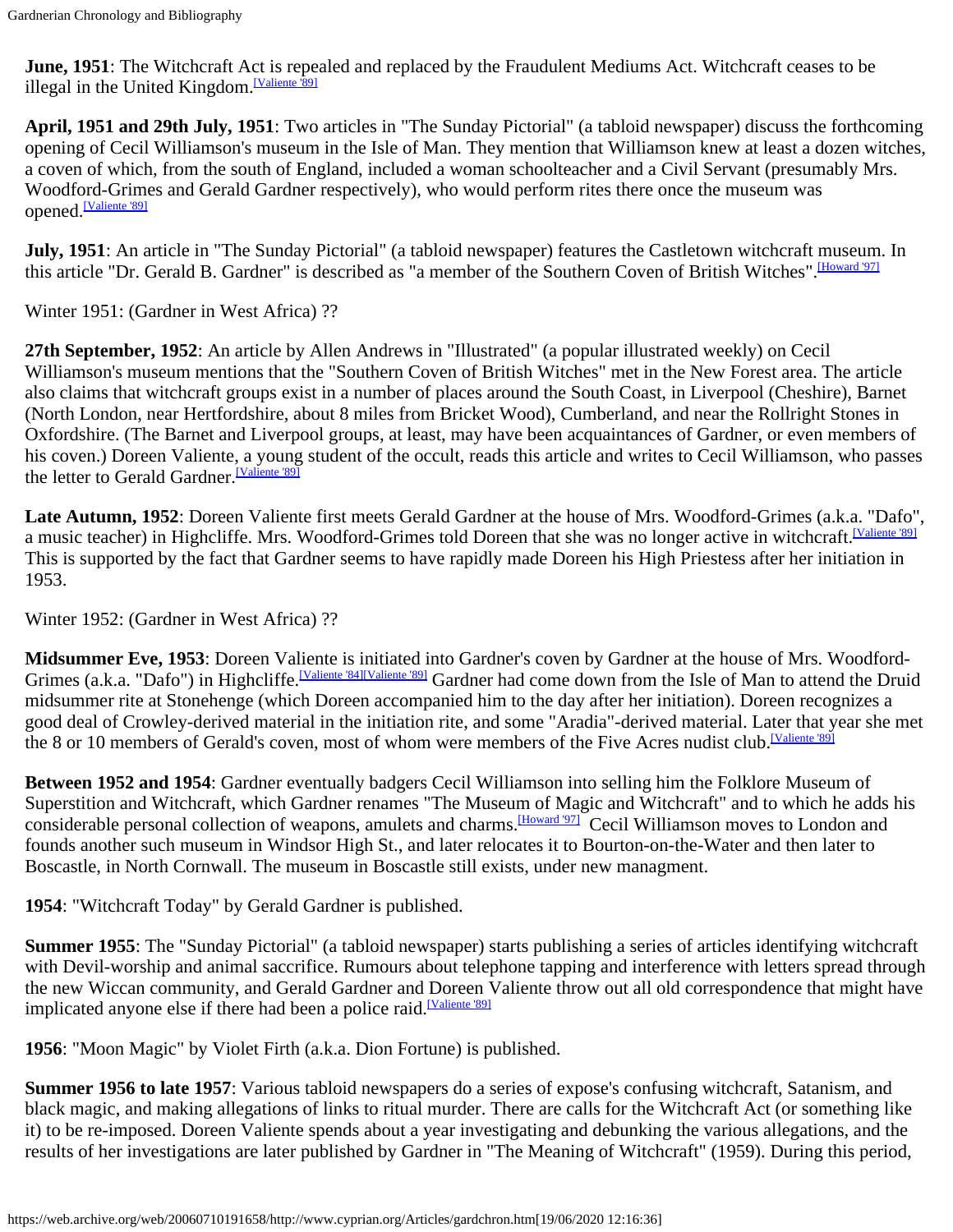various members of the coven, principally Gerald Gardner, but also Jack Bracelin and his girlfriend "Amanda", continue to give inteviews to the tabloid press, and seem surprised when their interviews are twisted into tabloid sensationalism. The publicity causes an upsurge both in people contacting Gardner's coven, and apparently an increase in interest in Satanism.<sup>[Valiente '89]</sup>

**Late 1956 or early 1957**: Gardner, suspecting the salaried administrator he had appointed of deliberately running the Five Acres nudist club into the ground in the hope that Gardner will sell it to him at a low price, sacks him and appoints Jack Bracelin (described as "his right-hand man in the coven") to administer the club. Subsequently the sacked administrator makes trouble for the club, claiming that it is becoming a hotbed of witchcraft and loose living.<sup>[Lamond '97]</sup>

**Autumn 1956**: Fred Lamond reads "Witchcraft Today", writes to Gardner, meets with him at his flat in Holland Park in London, and later meets other members of his first coven, including Jack Bracelin (described as "Gerald's Man Friday"). Lamond '971

**February Eve, 1957**: Fred Lamond is initiated into Gardnerian Wicca (along with one other person). The ritual takes place in a cottage (presumably the Witches' Cottage at Bricket Wood) and is performed by an "acting High Priestess" (presumably "Dayonis", who is named after the witch heroine in "A Goddess Arrives"). [\[Lamond](#page-13-0) '97]

**Summer 1957**: Doreen Valiente and Ned Grove<sup>[\[Phillips](#page-14-4) '91]</sup> leave Gardner's coven, which by that point includes Jack Bracelin (then a "relative newcomer", according to Doreen Valiente) and his girlfriend "Amanda".<sup>[Valiente 891</sup> Doreen gives her principal reason as being Gardner's love of publicity (no matter how bad) and increasingly autocratic style,<sup>[\[Valiente](#page-14-1) '89]</sup> but it has been suggested that Gardner's desire to replace her with a younger High Priestess may also have had something to do with it.<sup>[Phillips '91]</sup> A portion of the Gardnerian Book of Shadows commonly know as the "Ardains", which lays out in an archaic form of English various rules that the witches must obey, including then duty of a High Priestess to step aside for a younger sucessor, is widely assumed to have been written (in pseudo-archaic style) by Gardner at about this point.<sup>[?Valiente?]</sup> However, its style is actually highly varied, with some pieces looking quite archaic and including may correctly used old words and phrases, others seeming entirely modern, or modern with a couple of specific archaic phrases inserted. There is evidence that some parts of the document was in Gardner's possession before 1957, since some are paraphrased in "Witchcraft Today", and some are found (as separate passages) in "Ye Bok of Ye Art Magical". It seems possible that Gardner may have assembled these pieces, and perhaps made a few additions of his own, in 1957, but that some of them are older, possibly even much older.<sup>[?NWC chap?]</sup>

[For those interested in the later history of Wicca, I particularly recommend "The Rebirth of Witchcraft", by Doreen Valiente (1989)<sup>[Valiente '89]</sup>, "A History of Wicca In England: 1939 - Present Day", a talk given by Julia Phillips at the Wiccan Conference in Canberra, 1991.<sup>[Phillips '91]</sup>, and "Dancing With Witches" by Lois Bourne (199?)<sup>[\[Bourne '9?\]](#page-10-0)</sup>.]

Beginning of 1958: ?? Lamond '971

**November 1958**: "Dayonis" is Gardner's High Priestess, Jack Bracelin and Fred Lamond are active members of the coven, and there are also two coven members who live in Winchester.<sup>[Lamond '97]</sup> Later High Priesresses of Gardner's include "Florannis" (who seems likely to have been Lois Bourne), Rae Bone, and "Olwen" (Monique Wilson), and possibly "Tanith".

[I think I need to extend this to cover up to 1960 (publication of "Gerald Gardner: Witch!") so that Shah's motivations/biases are more comprehensible.]

### **The Bibliography**

<span id="page-10-0"></span>[Bourne '9?] "Dancing with Witches", by Lois Bourne (199?). ????

[Buckland '71] "Witchcraft From the Inside", by Raymond Buckland (1971, 1975). Buckland apparently knew Gardner mostly from their correspondence, and only met him in person a few times, well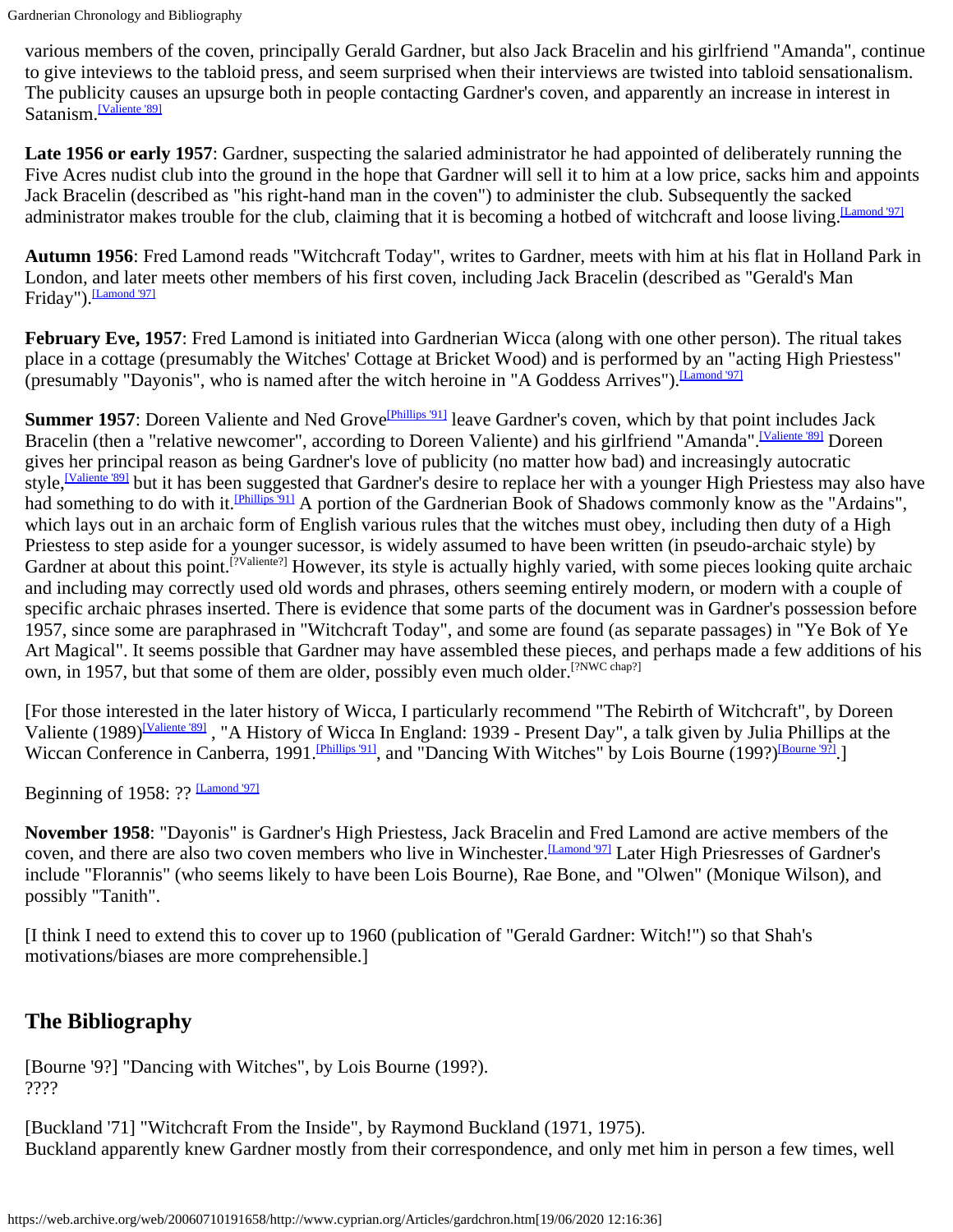after the events he describes. His evidence is thus less direct than some other sources, and contains a number of discrepancies with other sources, most of which look as if they could be the rest of misunderstandings or oversimplifications.

<span id="page-11-1"></span>[Buckland '7?] "Witchcraft Today: Introduction", by Raymond Buckland (late 1970's), printed in the US Magickal Childe edition (late 1970's) of "Witchcraft Today" by Gerald Gardner (1954).

Once again, Buckland apparently knew Gardner mostly from their correspondence, and only met him in person a few times, well after the events he describes. His evidence is thus less direct than some other sources, though some of the discrepancies are here corrected.

<span id="page-11-3"></span>[Caddy '96] "In Perfect Timing", by Peter Caddy with Jeremy Slocombe and Renata Caddy.

The (mostly auto-) biography of one of the founders of the Findhorn New Age community includes several pages describing his early spiritual training with "Doctor" Sullivan's Crotona Fellowship of the Rosicrucian Order. Sullivan is described as a great spiritual teacher, and Caddy goes on through-out the rest of the book to make numerous references to how indispensible his Rosicrucian training under Sullivan was to the rest of his life (he places quotes from it at the beginning of every chapter: they seem mostly to be along the lines of "positive thinking"). While this initially seems to contradict Shah's account of Gardner's impressions of Sullivan, it is possible to discern in Caddy's hagiography of Sullivan some of the pretensions which seem to have so failed to impress Gardner. The fact that Caddy was 19 when he first met Sullivan, while Gardner was 54, makes this rather easier to credit.

<span id="page-11-6"></span>[Crowley '47] One of Crowley's diaries (he kept several different ones) for 1947.

The original is in the possession of the O.T.O. in America. A typscript transcript is at the Warburg Institute of the University of London. Patricia Crowther gives an extract from the relevant entries on the Web at [http://www.jps.net/season/Neighbor/crowlydi.htm.](https://web.archive.org/web/20060710191658/http://www.jps.net/season/Neighbor/crowlydi.htm) According to this, Crowley met, Gardner, Arnold Crowther, and a Miss Eva Collins on May 1st, 1947, and Gardner (alone) on May 7th, 14th, and 27th. (It has been suggested by some that the mysterious "Miss Eva Collins" could be a pseudonym for Patricia Crowther. This fits well with her earlier accounts of her life, those published while Arnold was still alive, though it is flatly contradicted by those she published after his death.)

<span id="page-11-5"></span>[Crowther '93] "High Magic's Aid: Forward", by Patricia Crowther, printed in the Pentacle Enterprises edition (1993) of "High Magic's Aid" by Gerald Gardner (1949).

An account of how "High Magic's Aid" came to be written, written someone who by some accounts was a member of Gardner's coven in the 1950's.

<span id="page-11-7"></span>[Crowther '81] "Lid off the Cauldron", by Patricia Crowther.

Patricia Crowther says that she first met Gardner in 1956, and was initiated into Wicca in 1960??. This book contains a chapter of first- or second-hand historical detail about Wicca in the late 1950's, plus another chapter about Gardner.

<span id="page-11-2"></span>[Enfys '98] Informal discussion at the Pagan Federation 1998 National Conference.

<span id="page-11-0"></span>[Frew '97] A talk given by Don Frew, Anna Korn, and one other person at Pantheacon in 1997. The primary topic of this talk was "Ye Bok of Ye Art Magical", which is now in Toronto in the care of Richard and Tamarra James of the Wiccan [Church of Canada,](https://web.archive.org/web/20060710191658/http://www.wcc.on.ca/) and which Don Frew et al at this point had been studying in detail for many years. Their researches are still unpublished.

<span id="page-11-4"></span>[Frew '99] Private communication from Don Frew.

<span id="page-11-9"></span>[Gardner '49] "High Magic's Aid", by Gerald Gardner.

The earliest published material on Gardnerian Wicca, given in fictional form. Despite its early date, the religion contains all the basic elements (including a God and a Goddess, despite some commentator's claims to the contrary) and is recognizably "Gardnerian" Wicca. Whenever Wicca was developed, it was evidently fundamentally complete by 1949.

<span id="page-11-8"></span>[Greenfield '92] "A True History of Witchcraft", by Allen Greenfield (1992).

This document written by a member of the O.T.O. contains some interesting information and a great many surmises and suggestions. Various versions of this can be found at various places on the Web, including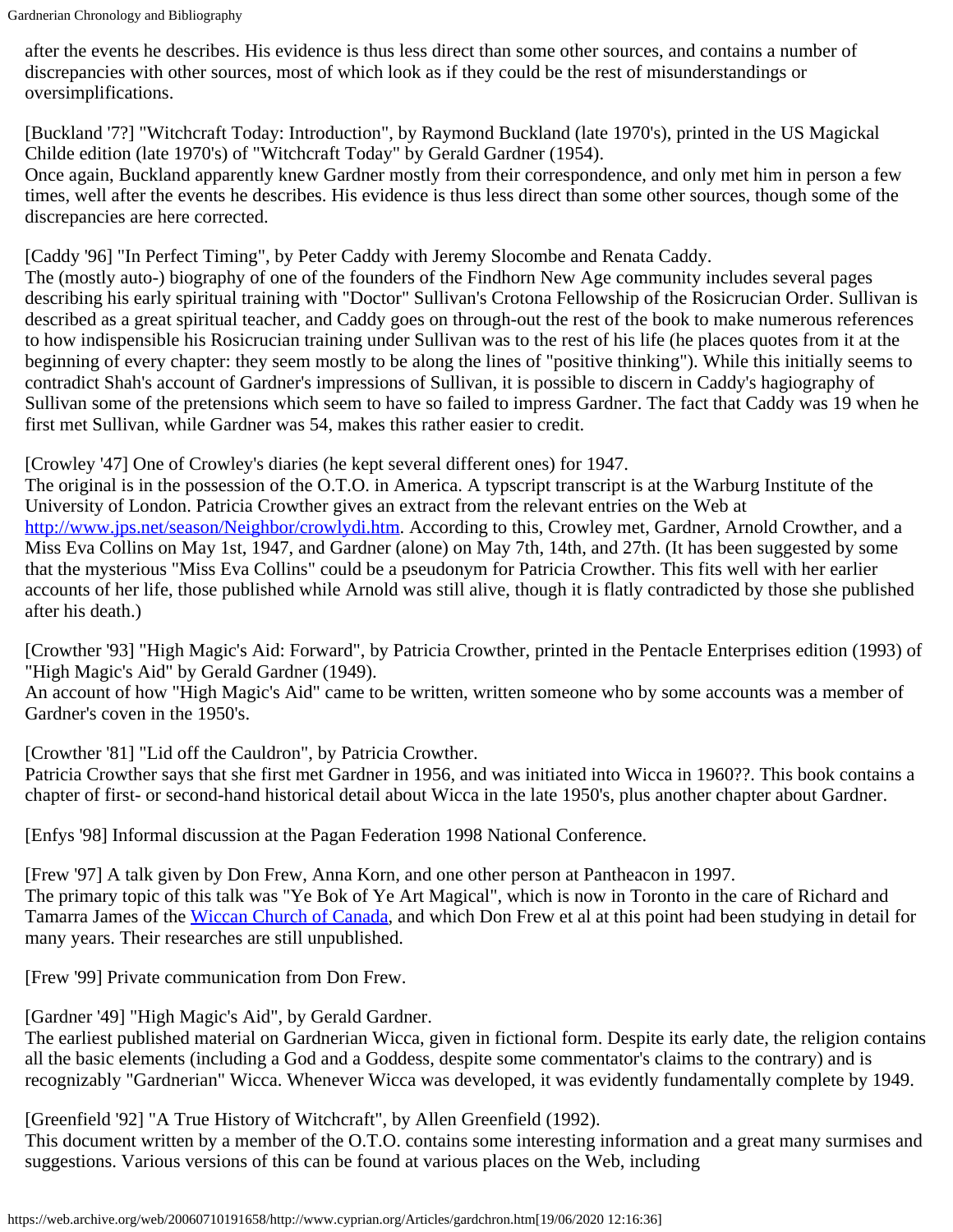[http://www.oakgrove.org/GreenPages/bos/1781.txt,](https://web.archive.org/web/20060710191658/http://www.oakgrove.org/GreenPages/bos/1781.txt) [http://www.monmouth.com/~equinoxbook/true.html,](https://web.archive.org/web/20060710191658/http://www.monmouth.com/~equinoxbook/true.html) [http://www.geocities.com/Athens/Acropolis/9377/AllenGreenfield-HistoryOfWicca.html](https://web.archive.org/web/20060710191658/http://www.geocities.com/Athens/Acropolis/9377/AllenGreenfield-HistoryOfWicca.html) and [http://www.witchhaven.com/shadowdrake/WiccaHistory.html](https://web.archive.org/web/20060710191658/http://www.witchhaven.com/shadowdrake/WiccaHistory.html).

<span id="page-12-5"></span>[Greer & Cooper '98] "The Red God: Woodcraft and the Origins of Wicca", by John Micheal Greer and Gordon Cooper, published in "Gnosis" #48 (Summer 1998). (Summarize Frew's demolition if it.)

<span id="page-12-6"></span>[Hardman & Harvey '95] Essay by Ronald Hutton in "Paganism Today", by Charlotte Hardman and Graham Harvey (1995).

Hutton has since (in '98) said that he feels any possibility of a connection between Gardner and the Order of Woodland Chivalry is less likely than he thought at the time he wrote this, and that he has found no evidence to support it. In "The Triumph of the Moon" (1999), he backs even further away from this idea.

<span id="page-12-0"></span>[Heselton '99a] "New Light on Old Dorothy" Talk given by Philip Heselton at the Pagan Federation 1999 National Conference.

Philip Heselton has written a book on Dorothy Clutterbuck, Gerald Gardner, and the connections between them, and had just sent off the manuscript to Capall Bann (see below). In this talk he mostly discussed the evidence from Dorothy Clutterbuck's "diaries": two books of poetry written by her in 1942 and 1943, one poem per day, and illustrated by beautiful watercolors by her companion Christine Wells, and apparently intended as a sort of "coffee-table book" for visitors to look at. He pretty convincingly demonstrated that Dorothy Clutterbuck loved nature, wrote a lot about faeries and unnamed ladies personifying natural forces, was aware of the old pagan festivals (the ones from before the Julian calendar change), knew her herbs, and was religious but had no interest in Christ (there are plenty of mentions of God, heaven, and angels, some of St. Francis and the Archangel Michael, but none of Jesus or Christ, not even for Christmas or Easter either year). She also seems to have had a fascination with roses, which she uses in he poetry very often, even when it is apparently inappropriate.

<span id="page-12-1"></span>[Heselton '99b] Private communication from Philip Heselton.

[Heselton '99c] "??", by Philip Heselton, published in "The Cauldron" #?? (1999).

<span id="page-12-4"></span>[Heselton '00] "Wiccan Roots — Gerald Gardner and the Modern Witchcraft Revival", by Philip Heselton, submitted to Capall Bann and hopefuly to be published some time in 2000.

Philip Heselton has very kindly sent me a copy of the manuscript, and I can highly recommend it (as soon as Capall Bann publish it). This is a fasinating and extremely well researched book, containing a great deal of previously unknown material. Topics covered include Garder's early life, the Crotona Fellowship, the evidence for the New Forest coven (Philip has found about half-a-dozen people for whom he has evidence suggesting that they may have been members), Dorothy Clutterbuck's books of poetry, and Gardner's relationship with Crowley and the O.T.O. Philip is apparently planning another book covering the Bricket Wood period.

<span id="page-12-3"></span>[Hopson '99] Private Communication from John Hopson, Archivist at the British Library.

<span id="page-12-2"></span>[Howard '97] "Gerald Gardner: The Man, the Myth & the Magick", by Mike A. Howard, published in four parts in "The Cauldron" #83 through #87 (1997).

A fascinating and detailed essay on Gerald Gardner, including material drawn from many obscure sources, published in four parts in Mike Howard's magazine "The Cauldron", which has published a good deal of other interesting (and sometimes controversial) material on the history of the Craft. This essay does however contain a few discrepancies with other sources, and care needs to be taken in evaluating the many peices of second- and third-hand evidence that Howard presents.

<span id="page-12-7"></span>[Hutton '98] "The Story of Modern Witchcraft", a talk given by Ronald Hutton at the Pagan Federation 1998 National Conference.

Ron Hutton (a professional historian at the University of Bristol) was at the time just finishing a book on the history of witchcraft in Britain from 1800 to the present day (see below), and this talk corresponded to one chapter of it. In the talk he revealed that he has evidence strongly suggesting that "Ye Bok of Ye Art Magical" was first written in or after 1947,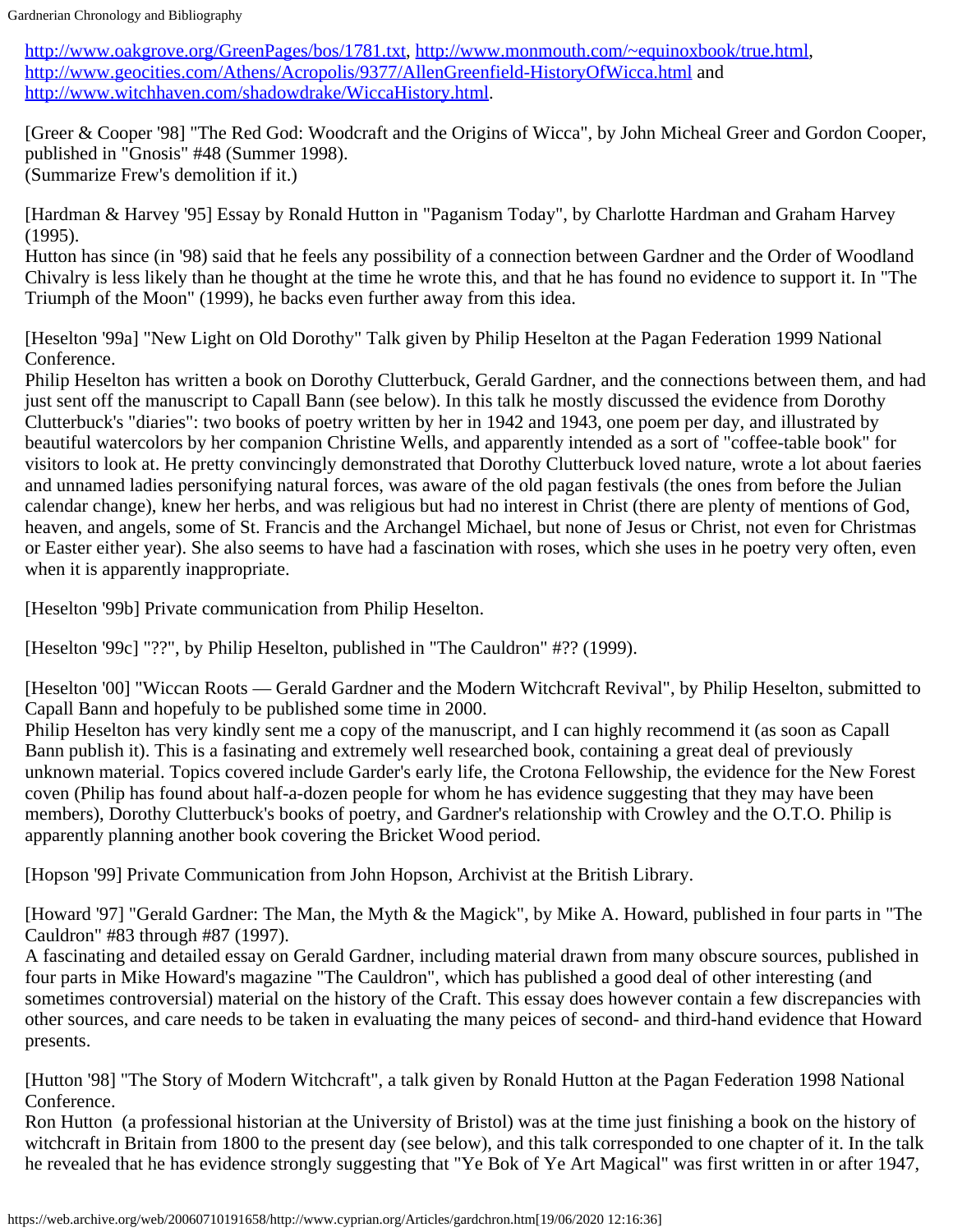since he had found evidence that Gardner borrowed a copy of Mathers translation of "The Key of Solomon" from Gerald Yorke at that time. Hutton did not discuss Don Frew's alternative theory, that Gardner had already written most or all of "Ye Bok of Ye Art Magical" by this point, and that the Key of Solomon material in it was copied from a manuscript (possibly in the possesion of the New Forest coven) which was itself derived from the Mathers "Key of Solomon"; and that Gardner in 1947 was borrowing a copy of the Mathers text both to see the original and to help in his writing of "High Magic's Aid", which was published in 1949 and Gardner is believed to have started writing in 1946, and which contains a lot of Solomonic material derived from Mathers which is not in "Ye Bok of Ye Art Magical".

### [Hutton '99] "The Triumph of the Moon", by Ronald Hutton (1999).

This is a major work on the history of the Neo-Pagan Revival in Great Britain, from its roots in the social changes of the 19th and early 20th centuries, through the contribution of Gardner, the appearance in the 1950's and 1960's of other craft traditions such as those of Robert Cochrane and Alex Sanders, and on up to the present day. It is carefully aimed both at the Neo-Pagan reader and at a scholarly audience, being clearly written, well researched, and meticulously footnoted, and taking no firm view on the existence or nonexistence of the supernatural. Hutton, as befits a historian, has a particular knack for explaining, and discussing the history and development of, ideas which he evidently does not himself believe a word of. He also shows a refreshing willingness to not reach firm conclusions about what really happened when the available evidence is insufficient. While I do disagree with Hutton in the detail of his assessment of the most likely explanation for where Gardner got his version of Wicca from, both of us agree that the case is still out, and the broad sweep of Hutton's schollarship is masterful. I learnt a considerable amount about my own religion from this book.

[Jones '99] "Masonic Wicca", a talk given by Steve Jones (who is not a Mason, but is a Buffalo) at the Pagan Federation 1999 National Conference.

Jones was careful to point out that the Masonic elements in Wicca could have come from Gardner, or from J.S.M. Ward, or from the Co-Masons in the Crotona Fellowship and whom Gardner says were in the New Forest coven, or even earlier. He also said that while there are quite a lot of similarities to the first three degrees of Masonry, he could find none with the further "side" degrees.

### [Kelly '91] "Crafting the Art of Magic", by Aidan Kelly (1991).

This collection of frequently circular arguments based on (conveniently) inaccurate quotations was unfortunately mistaken for scholarship by some people (see [http://goddess.knotwork.com/articles/kelly.spider](https://web.archive.org/web/20060710191658/http://goddess.knotwork.com/articles/kelly.spider) for a further discussion of Kelly's scholarship). In it Kelly purports to prove that Gardner invented the whole thing, and thus that Gardner's tradition was no more valid than the one Kelly had helped create in the 1960's. It has been claimed that this book was more accurate and more schollarly before Llwellyn got their hands on the manuscript, which would fit with the pattern of Llwellyn's publications on Wicca since the mid-1980's; having not seen the original manuscript, I cannot say whether this is in fact the case.

<span id="page-13-0"></span>[Lamond '97] "Religion without Beliefs", by Frederic Lamond (1997).

While primarily a fascinating comparison of Wicca with other major world religions and an exposition of how their differing theologies and world-views have different sociological effects on the culture containing them, this also contains some historical anecdotes from the period in the late 1950's when Fred Lamond was in Gardner's Bricket Wood coven.

<span id="page-13-1"></span>[Lamond '98] "Shades of Light and Dark - Wiccan/Pagan successes and failures of the last 40 years", a talk given by Fred Lamond at the Pagan Federation 1998 National Conference.

[Liddell '94] "The Pickingill Papers: George Pickingill & the Origins of Modern Wicca", by W.E. 'Bill' Liddell (a.k.a. Lugh), first published as a series of articles (1974-1988), published in one volume edited and with an introduction by Michael Howard (1994).

A collection of unsubstantiated claims about Essex cunning man George Pickingill (1816-1909) and his relationship to Gerald Gardner, ranging from the intriguing to the unbelievable (indeed, Lidell even says he doesn't belive all of them himself). Some Gardnerians have chosen to believe them, since they include claims that Gardner was initiated in more than one traditional coven, while others are unwilling to put credence in them. I tend towards the later school, particularly since the claims are neither internally self-consitent nor supported by a shred of hard evidence, and some of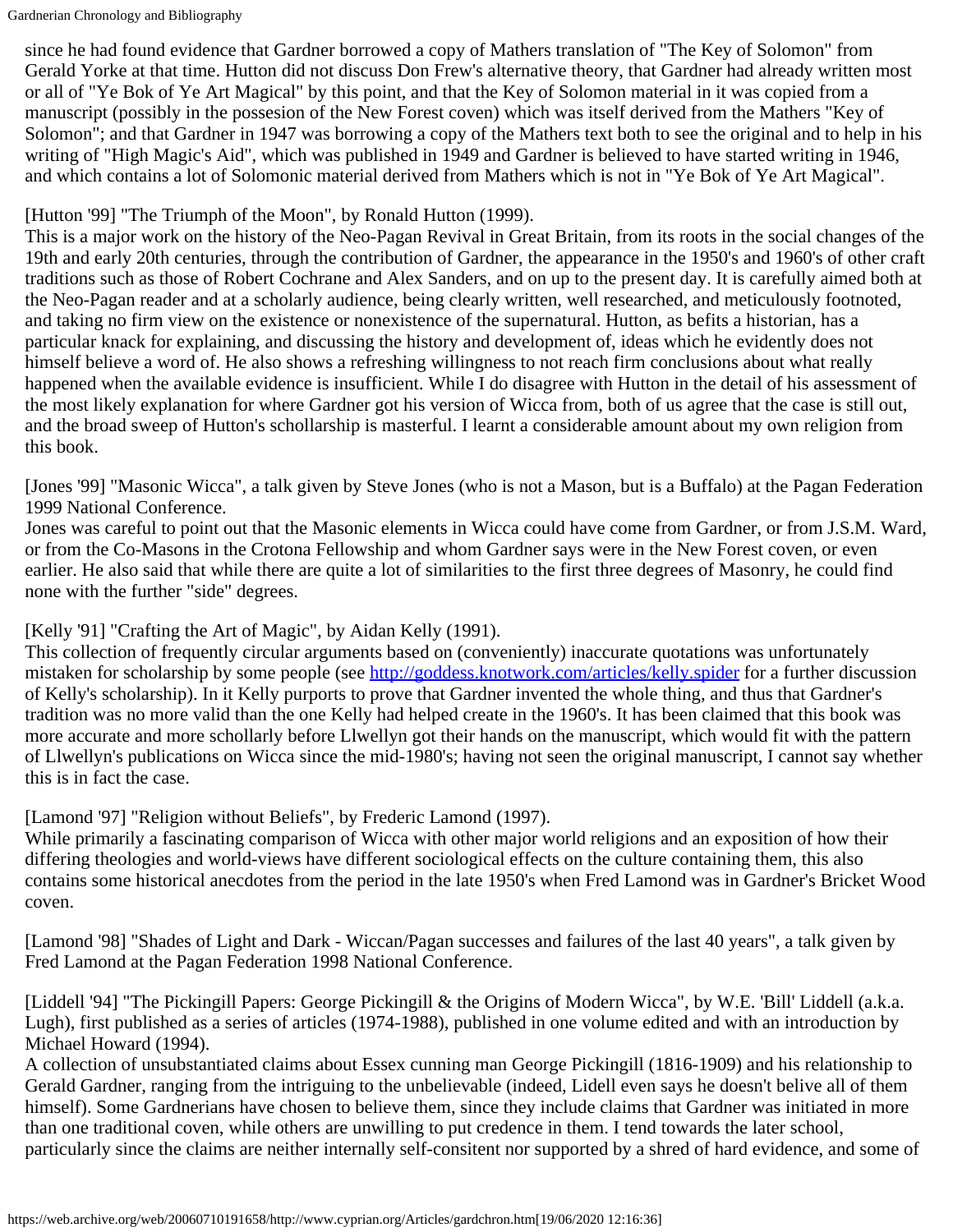them are highly implausible.

[Medway '99] Private communication with Gareth Medway at the Pagan Federation 1999 National Conference.

<span id="page-14-4"></span>[Phillips '91] "A History of Wicca In England: 1939 - Present Day", a talk given by Julia Phillips at the Wiccan Conference in Canberra, 1991.

The text of this talk was published on a UseNet newsgroup, and can now be found at various locations on the Web, including [http://www.fortunecity.com/roswell/streiber/0/history.html](https://web.archive.org/web/20060710191658/http://www.fortunecity.com/roswell/streiber/0/history.html),

[http://www.iit.edu/~phillips/personal/philos/wichis.html](https://web.archive.org/web/20060710191658/http://www.iit.edu/~phillips/personal/philos/wichis.html), and [http://www.xenon.net/~kris/wicca/wway/history.html](https://web.archive.org/web/20060710191658/http://www.xenon.net/~kris/wicca/wway/history.html). Julia Phillips assembles some interesting information (most of it about periods a little later than those covered here). Her account is inaccurate in a few minor details (such as dates of first publication of various books), but otherwise seems fairly well researched. I would love to get in touch with Julia Philips.

<span id="page-14-2"></span>[Shah '60] "Gerald Gardner, Witch", by "Jack L. Bracelin" (1960).

Gardner's biography. This book wan actually written by Idries Shah, the famous Sufi Grand Master, and was published by Shah's private press under Jack Bracelin's name, presumably to avoid confusing the Sufi

community.<sup>[Valiente 89[\]\[Bourne '9?\]](#page-10-0)[\[Lamond](#page-13-1) '98]</sup> Lois Bourne claims that this book was carefully slanted so as to cause maximum annoyance to ?Cardell?, and Lamond also gave the impression that it was not always a reliable source. Certainly it does not seem to be completely impartial: for example, no mention is made of the fact that Gardner's museum in the Isle of Man was actually founded by Cecil Williamson, and only later sold to Gardner.

<span id="page-14-3"></span>[Valiente '73] "Gardner, Gerald Brosseau", entry in "An ABC of Witchcraft" by Doreen Valiente (1973). Earlier, and thus less informative, than most of the other sources in this bibliography, it is none the less an excellent summary.

<span id="page-14-0"></span>[Valiente '84] "Appendix A: The Search for Old Dorothy", by Doreen Valiente, printed in "The Witch's Way", by Janet and Stewart Farrar (1984).

The first hard evidence for the existence of Dorothy Clutterbuck was discovered by Doreen Valiente between Samhain 1980 and Beltaine 1982. Her account of how she did it makes fascinating reading, and she carefully includes details of how to verify her discoveries in various official records.

<span id="page-14-1"></span>[Valiente '89] "The Rebirth of Witchcraft", by Doreen Valiente (1989).

A major study of the recent history of the Craft, by someone who has been part of much of it, who knew many of the major players personally, and has an open mind and relatively few axes to grind. A seminal text.

## **Conclusion**

So, did Gardner invent modern Wicca, or does date back to the middle ages? There really isn't enough evidence yet to be certain. My suspicion is that the answer may lie somewhere between these two extremes: to some extent it predates him, but perhaps only by a few decades. The scenario I find most plausible on the current evidence runs something like this: in 1939, just after the start of the War, Gardner was initiated into some form of Co-Masonic group associated with the Crotona Fellowship, which had an interest in witchcraft and folk magic (and possibly also mediaeval ceremonial magic, with some admixtures from Crowley and the Golden Dawn). This organization included Mrs. Woodford-Grimes and (almost certainly) Dorothy Clutterbuck, and may only date back to the arrival of the co-masons in Christchurch in 1933, or may date back as far as just before the First World War. At the end of the Second World War, in 1945 or possibly 1946, Gardner started his own coven in Bricket Wood near St. Albans, attatched to the nudist club there. By 1949 at the latest (when "High Magic's Aid" was published  $\frac{[Gardner 49]}{[Gardner 49]}$ ) both the religion and the litany that Gardner is practising bear a strong resemblance to modern Gardnerian Wicca. "Ye Bok of Ye Art Magical" may date to somewhere between 1947 and 1949, *Hutton '981* or may date back to about 1939, *Frew '991* in which case the inclusion in the rituals of material from Crowley, the Key of Solomon, Kipling, and Aradia<sup>[Valiente '89]</sup> may predate Gardner's involvment.<sup>[Frew '99]</sup> It is noticable that most of the published sources used in these rituals all seem to have been published in the period between 1889 to about 1913, and much of it is from quite obscure sources, which might have been difficult to obtain by the 1940's. Indeed, there is a distinct lack of material the "Ye Book of Ye Art Magical" from after about 1913, despite